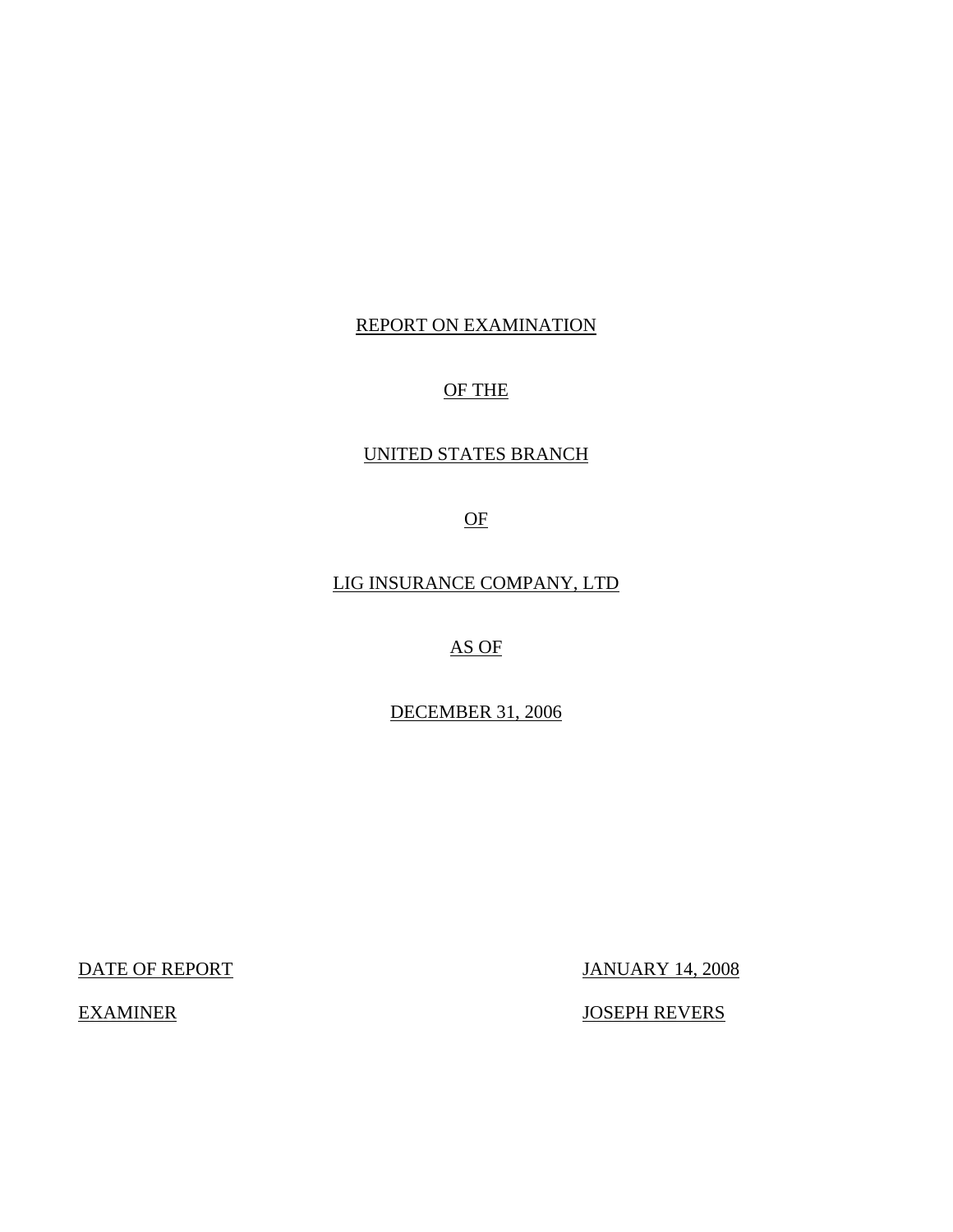# TABLE OF CONTENTS

# **ITEM NO.**

# PAGE NO.

| 1                | Scope of examination                                                                                                                                                                            | $\overline{2}$                                  |
|------------------|-------------------------------------------------------------------------------------------------------------------------------------------------------------------------------------------------|-------------------------------------------------|
| 2.               | Description of Branch                                                                                                                                                                           | 3                                               |
| 3.               | A. Management<br>B. Territory and plan of operation<br>C. Reinsurance<br>D. Holding company system<br>E. Significant operating ratios<br>F. Accounts and records<br><b>Financial statements</b> | 3<br>$\overline{4}$<br>6<br>9<br>10<br>10<br>13 |
|                  | A. Balance sheet<br>B. Underwriting and investment exhibit<br>C. Trusteed surplus statement                                                                                                     | 13<br>15<br>17                                  |
| $\overline{4}$ . | Losses and loss adjustment expenses                                                                                                                                                             | 18                                              |
| 5.               | Market conduct activities                                                                                                                                                                       | 18                                              |
| 6.               | Compliance with prior report on examination                                                                                                                                                     | 19                                              |
| 7.               | Summary of comments and recommendations                                                                                                                                                         | 21                                              |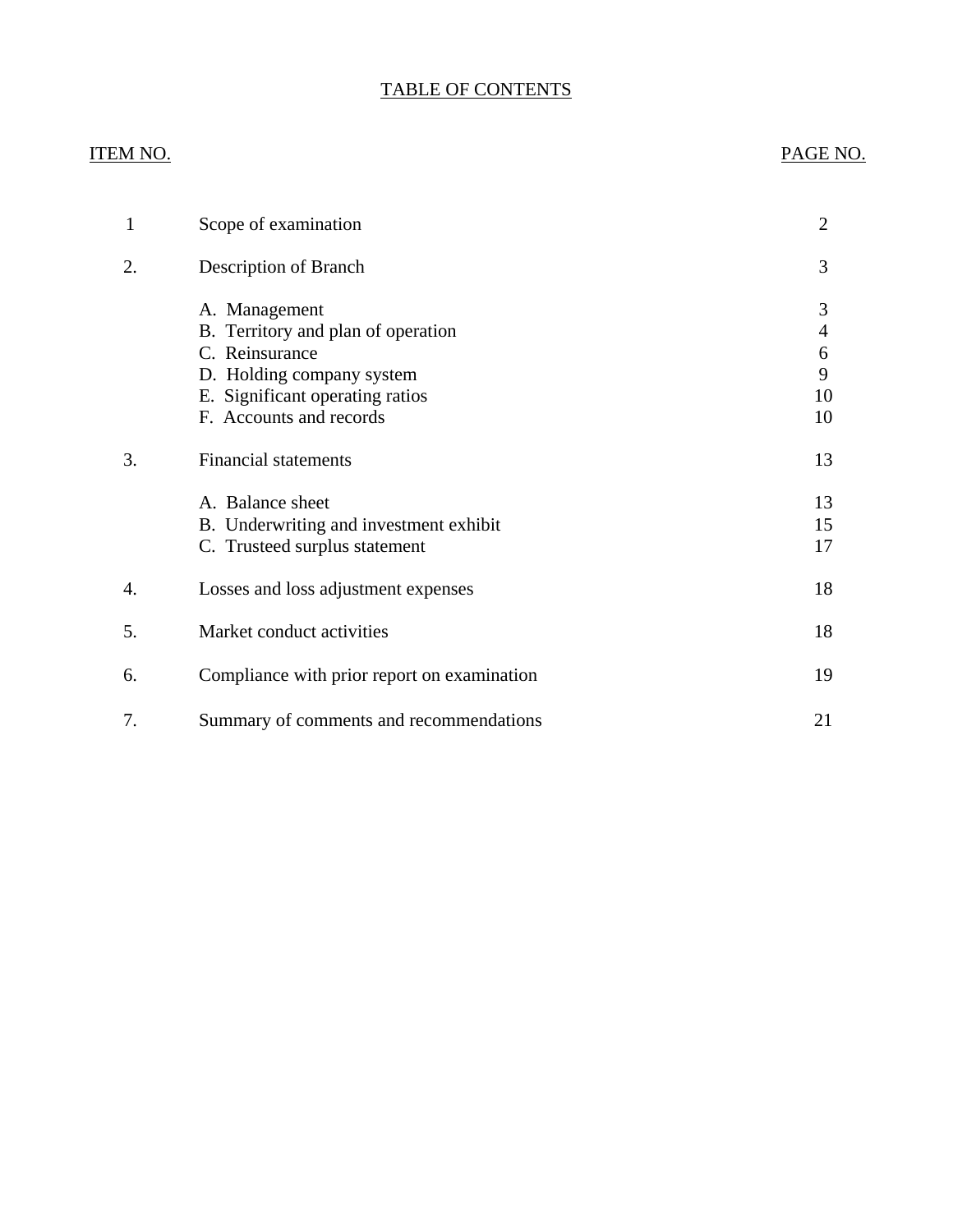

STATE OF NEW YORK INSURANCE DEPARTMENT 25 BEAVER STREET NEW YORK, NEW YORK 10004

January 14, 2008

Honorable Eric R. Dinallo Superintendent of Insurance Albany, New York 12257

Sir:

Pursuant to the requirements of the New York Insurance Law, and in compliance with the instructions contained in Appointment Number 22650 dated May 24, 2007 attached hereto, I have made an examination into the condition and affairs of the United States Branch of LIG Insurance Company, Ltd. of Seoul, South Korea as of December 31, 2006, and submit the following report thereon.

Wherever the designation "the Branch" appears herein without qualification, it should be understood to indicate the United States Branch of LIG Insurance Company, Ltd.

Wherever the term "Department" appears herein without qualification, it should be understood to mean the New York Insurance Department.

The examination was conducted at the offices of the Branch's manager, LIG Management Services, Inc. located at 400 Kelby Street, Suite 14, Fort Lee, New Jersey 07024.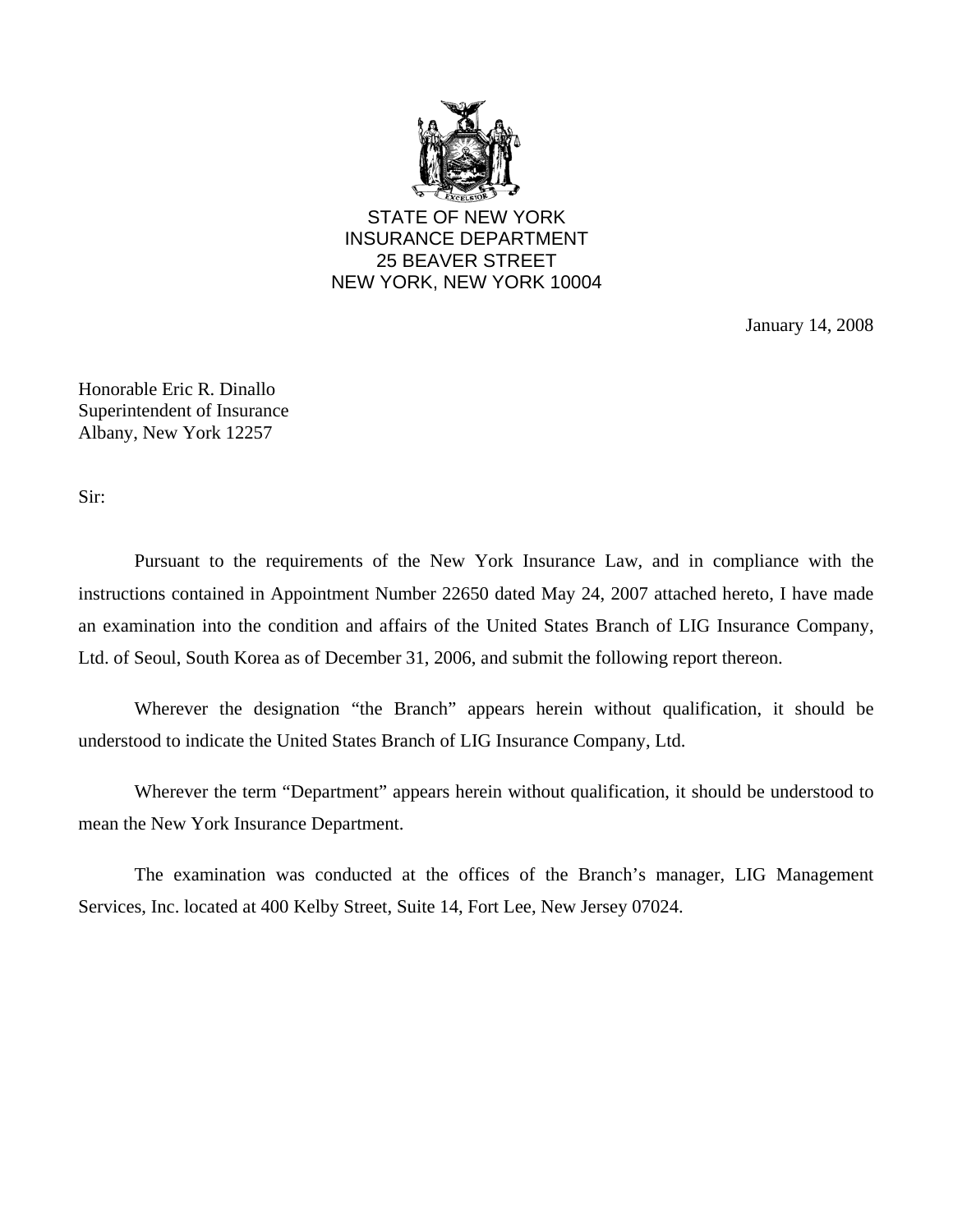<span id="page-3-0"></span>The previous examination was conducted as of December 31, 2001. This examination covered the five-year period from January 1, 2002 through December 31, 2006. Transactions occurring subsequent to this period were reviewed where deemed appropriate by the examiner.

The examination comprised a verification of assets and liabilities as of December 31, 2006. The examination included a review of income, disbursements and company records deemed necessary to accomplish such analysis or verification and utilized, to the extent considered appropriate, work performed by the Branch's independent certified public accountants ("CPA"). A review or audit was also made of the following items as called for in the Examiners Handbook of the National Association of Insurance Commissioners ("NAIC"):

> History of Branch Management and control Corporate records Fidelity bond and other insurance Territory and plan of operation Growth of Branch Business in force by states Loss experience Reinsurance Accounts and records Financial statements

A review was also made to ascertain what action was taken by the Branch with regard to comments and recommendations contained in the prior report on examination.

This report on examination is confined to financial statements and comments on those matters, which involve departures from laws, regulations or rules, or which are deemed to require explanation or description.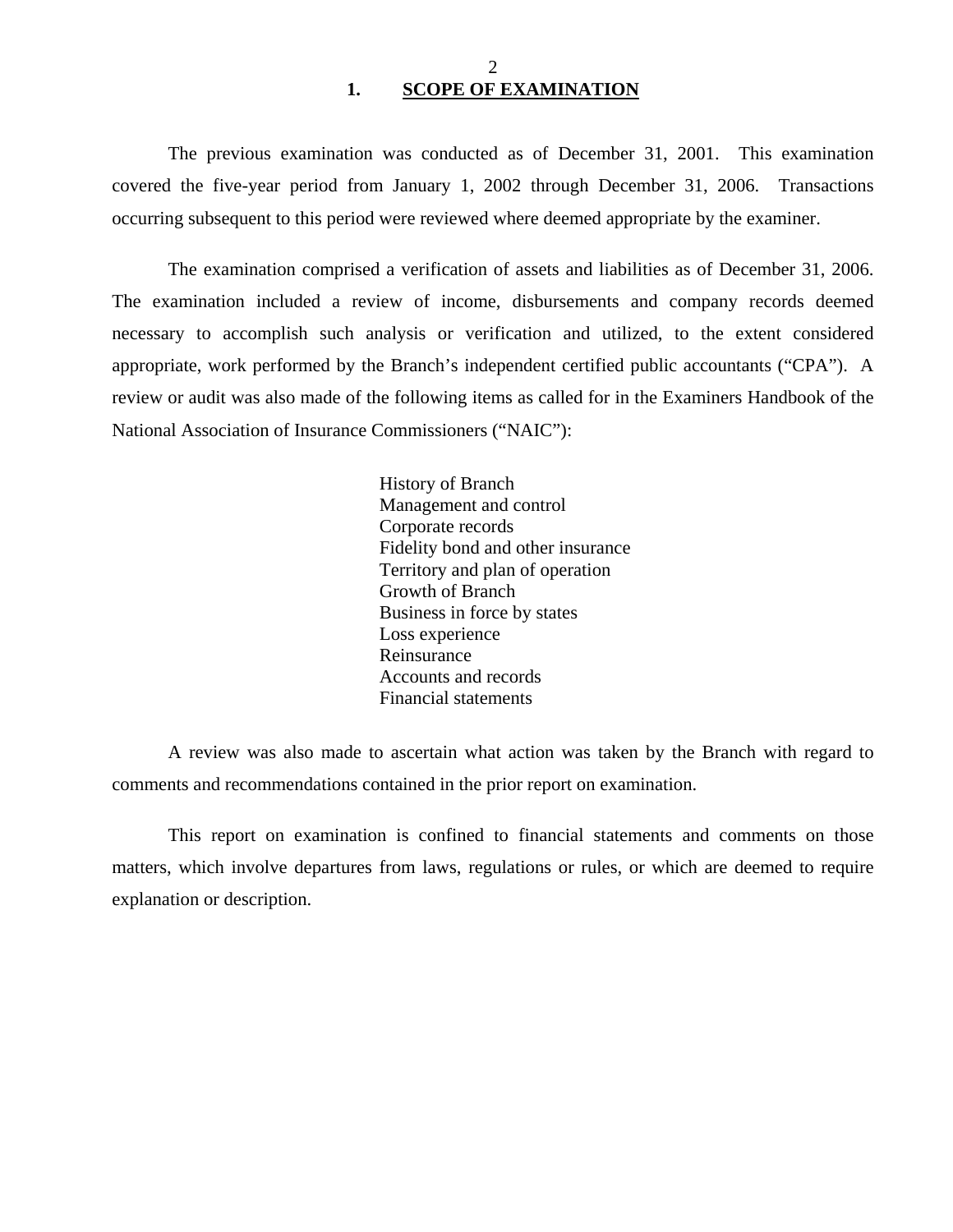## 3 **2. DESCRIPTION OF BRANCH**

The Branch became licensed in the State of New York on February 28, 1990 as the United States Branch of Lucky Insurance Company, Ltd., Seoul, South Korea (the "Home Office"). The Home Office was incorporated under the laws of Seoul, South Korea on December 17, 1958. In 1995, the Home Office changed its name to LG Insurance Company, Ltd. and adopted its present name in March, 2006.

Gross paid in and contributed surplus is \$9,800,000. Gross paid in and contributed surplus increased by \$3,000,000 during the examination period, as follows:

| Year | Description                                     |             | Amount      |
|------|-------------------------------------------------|-------------|-------------|
| 2002 | Beginning gross paid in and contributed surplus |             | \$6,800,000 |
| 2002 | Surplus contribution                            | \$3,000,000 |             |
|      | <b>Total Surplus Contributions</b>              |             | 3,000,000   |
| 2006 | Ending gross paid in and contributed surplus    |             | \$9,800,000 |

#### A. Management

The Branch appointed Wm. H. McGee & Co., Inc. as its lawful attorney and United States manager under a duly executed power of attorney filed with the Department on October 31, 1989. On November 1, 2005, the Branch terminated the agreement with Wm. H. McGee & Co., and appointed LIG Management Services, Inc., a wholly owned subsidiary of LG Insurance Company, Ltd., Korea, to manage the property and casualty business.

Management of the Branch is vested in a board of directors consisting of more than three members of the United States manager. At December 31, 2006, the board of directors was comprised of the following six members: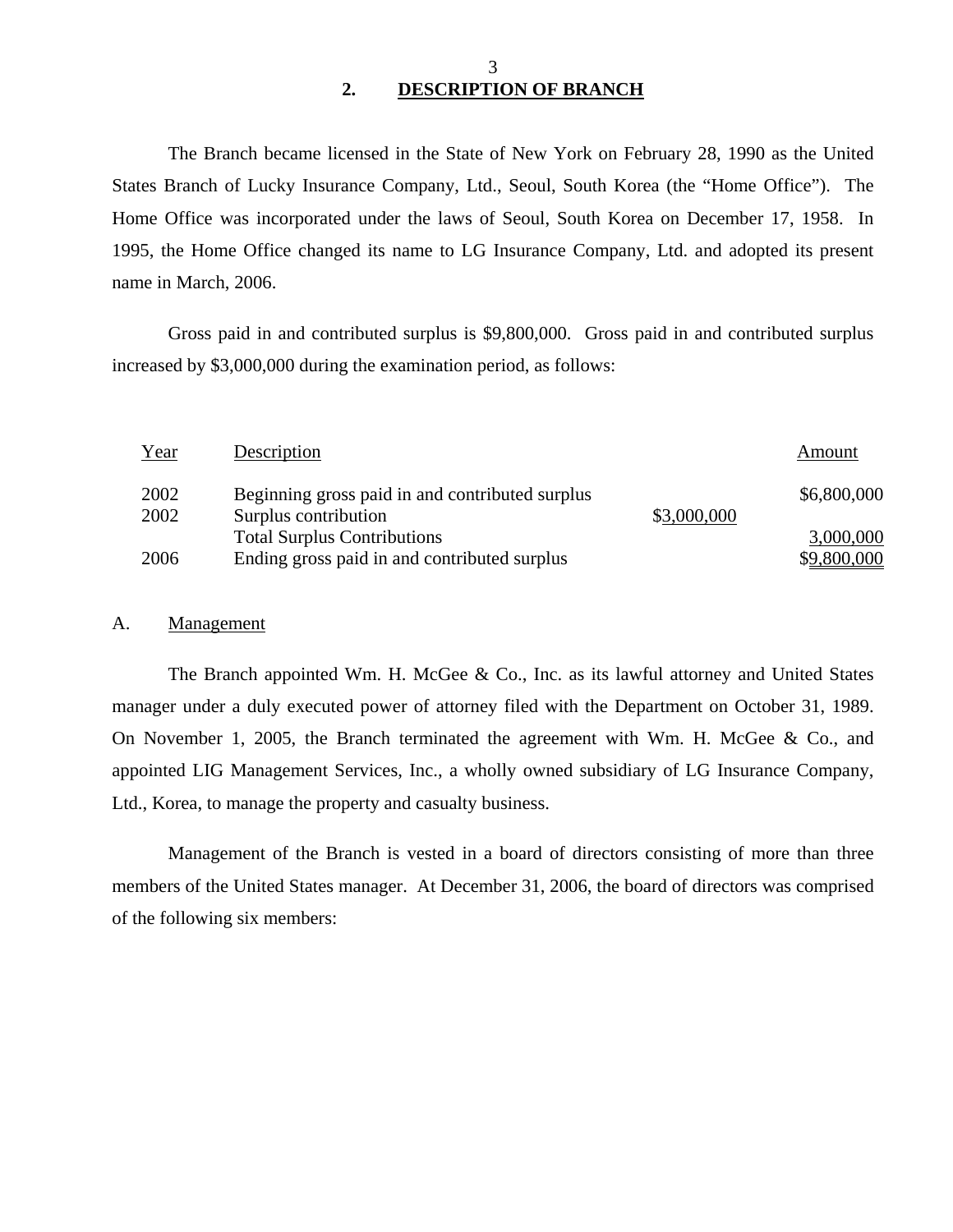|                          | $\overline{4}$                                 |
|--------------------------|------------------------------------------------|
| Name and Residence       | <b>Principal Business Affiliation</b>          |
| Nam-Sik Chang            | <b>Executive Vice President,</b>               |
| Gangnam-gu, Seoul, Korea | LIG Insurance Company, Ltd.                    |
| Hoon Choi                | Marketing Officer,                             |
| Fort Lee, NJ             | LIG Management Services, Inc.                  |
| Doosuk Kang              | Corporate Secretary and Administrative Officer |
| Cresskill, NJ            | LIG Management Services, Inc.                  |
| <b>Bonsang Koo</b>       | President & Chief Executive Officer,           |
| Gangnam-gu, Seoul, Korea | LIG Nex 1                                      |
| David Howard Lauridsen   | Chief Underwriting Officer,                    |
| South Orange, NJ         | LIG Management Services, Inc.                  |
| Jong-Uk Lee              | President & Chief Executive Officer,           |
| Tenafly, NJ              | LIG Management Services, Inc.                  |

A review of the minutes of the board of directors' meetings held during the examination period indicated that the meetings were generally well attended and each board member has an acceptable record of attendance.

As of December 31, 2006, the principal officers of the Branch were as follows:

| Name                           | Title          |
|--------------------------------|----------------|
| Jong-Uk Lee                    | President      |
| Doosuk Kang                    | Secretary      |
| <b>Matthew Edward Saunders</b> | Treasurer      |
| David Howard Lauridsen         | Vice President |

B. Territory and Plan of Operation

As of December 31, 2006, the Branch was licensed to write business in California, New Jersey and New York.

As of the examination date, the Branch was authorized to transact the kinds of insurance as defined in the following numbered paragraphs of Section 1113(a) of the New York Insurance Law: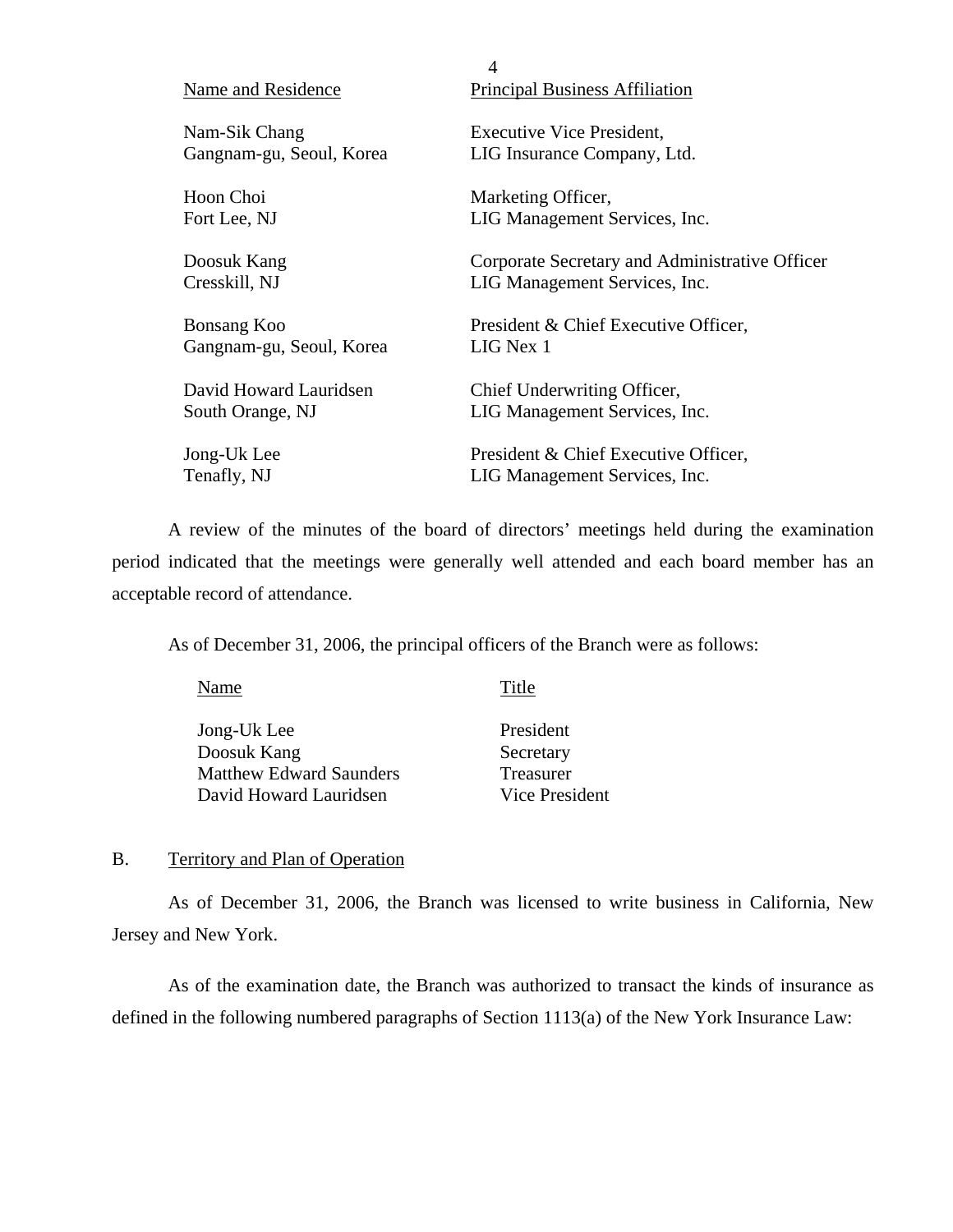| P <u>aragraph</u> | Line of Business                           |
|-------------------|--------------------------------------------|
| 4                 | Fire                                       |
| 5                 | Miscellaneous property damage              |
| 6                 | Water damage                               |
| 7                 | Burglary and theft                         |
| 8                 | <b>Glass</b>                               |
| 9                 | Boiler and machinery                       |
| 10                | Elevator                                   |
| 12                | Collision                                  |
| 13                | Personal injury liability                  |
| 14                | Property damage liability                  |
| 19                | Motor vehicle and aircraft physical damage |
| 20                | Marine and inland marine                   |
| 21                | Marine protection and indemnity            |

Based on the lines of business for which the Branch is licensed and pursuant to the requirements of Articles 13 and 41 of the New York Insurance Law, the Branch is required to maintain a minimum surplus to policyholders in the amount of \$2,300,000.

The following schedule shows the direct premiums written by the Branch both in total and in New York for the period under examination:

|               |                |                            | Premiums Written in<br>New York State as a    |
|---------------|----------------|----------------------------|-----------------------------------------------|
| Calendar Year | New York State | <b>Total United States</b> | Percentage of United<br><b>States Premium</b> |
| 2002          | \$7,817,183    | \$10,513,087               | 74.36%                                        |
| 2003          | \$7,489,926    | \$10,776,056               | 69.51%                                        |
| 2004          | \$10,189,428   | \$14,213,065               | 71.69%                                        |
| 2005          | \$7,218,182    | \$11,678,946               | 61.81%                                        |
| 2006          | \$10,674,991   | \$19,000,782               | 56.18%                                        |
|               |                |                            |                                               |

The Branch is primarily engaged in insuring ocean marine, inland marine and commercial multi-peril risks. The business is produced through agents and brokers. In addition to its direct writings, the Branch also assumes business from an unaffiliated domestic insurer.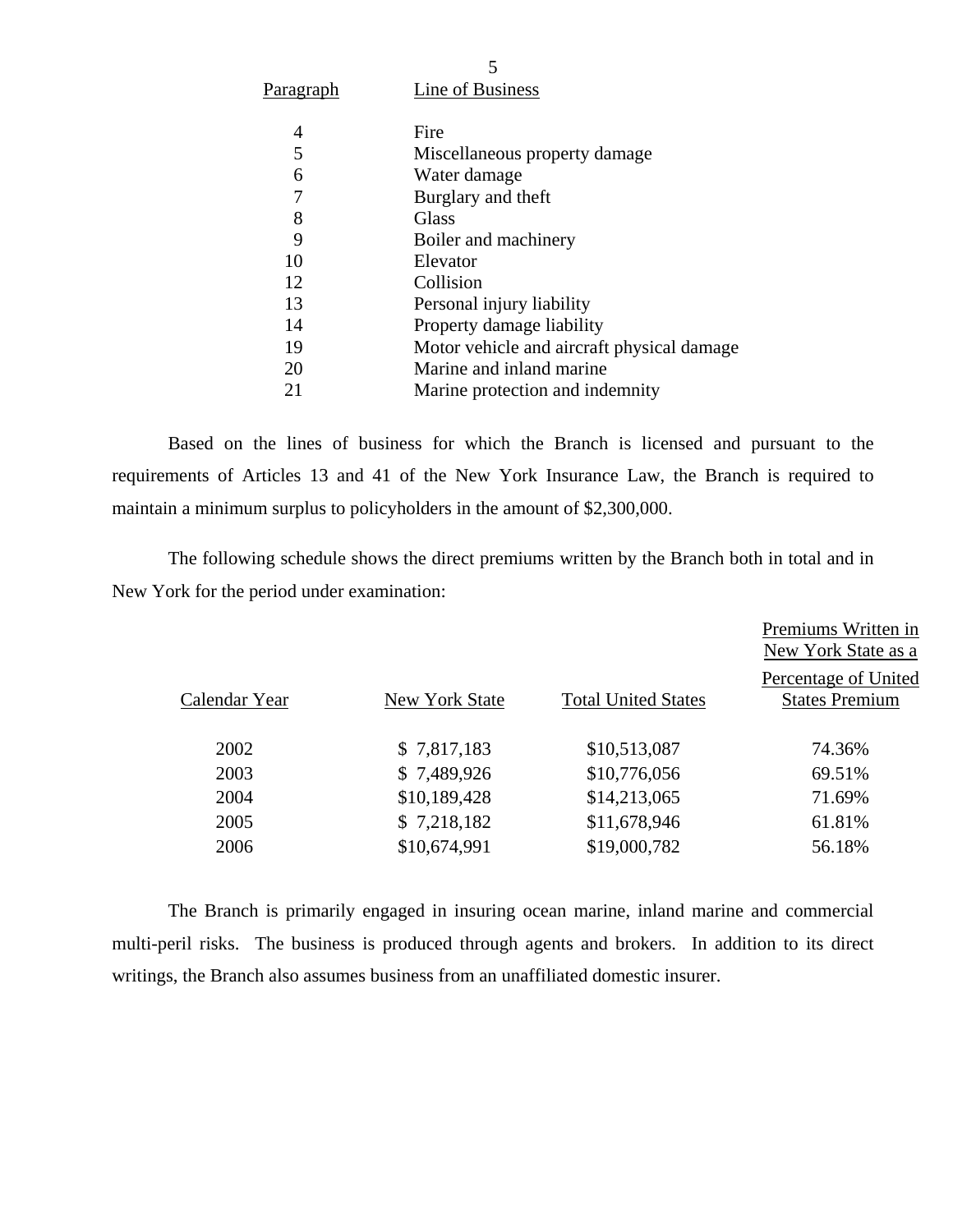## <span id="page-7-0"></span>C. Reinsurance

#### Assumed

In 2006, the Branch's assumed premiums represented approximately 25% of its total book of business for the year. The Branch's assumed reinsurance program consists of marine business written on a quota share basis pursuant to the terms of a reinsurance agreement. During the period covered by this examination, the Branch's assumed reinsurance business has significantly decreased since the last examination.

The Branch utilizes reinsurance accounting as defined in the NAIC Accounting and Procedures Manual, Statement of Statutory Accounting Principles ("SSAP") No. 62 for all of its assumed reinsurance business.

#### **Ceded**

The Branch has structured its ceded reinsurance program to limit its maximum exposure to any one risk as follows:

| Type of treaty                                     | Cession                                            |
|----------------------------------------------------|----------------------------------------------------|
| Property / Casualty:                               |                                                    |
| Quota share<br>100% Authorized                     | 65% ocean marine                                   |
| Quota share<br>100% Authorized                     | 70% of property package                            |
| Quota share<br>100% Unauthorized                   | 34% of cargo                                       |
| Excess of loss<br>$1st$ Layer<br>100% Unauthorized | \$1,000,000 excess of \$250,000<br>per occurrence. |

The amount of the letters of credit ("LOC") obtained by the Branch to take credit for cessions to unauthorized reinsurers were confirmed. However, the Branch was not able to provide copies of its LOC in order to verify compliance with Department Regulation 133.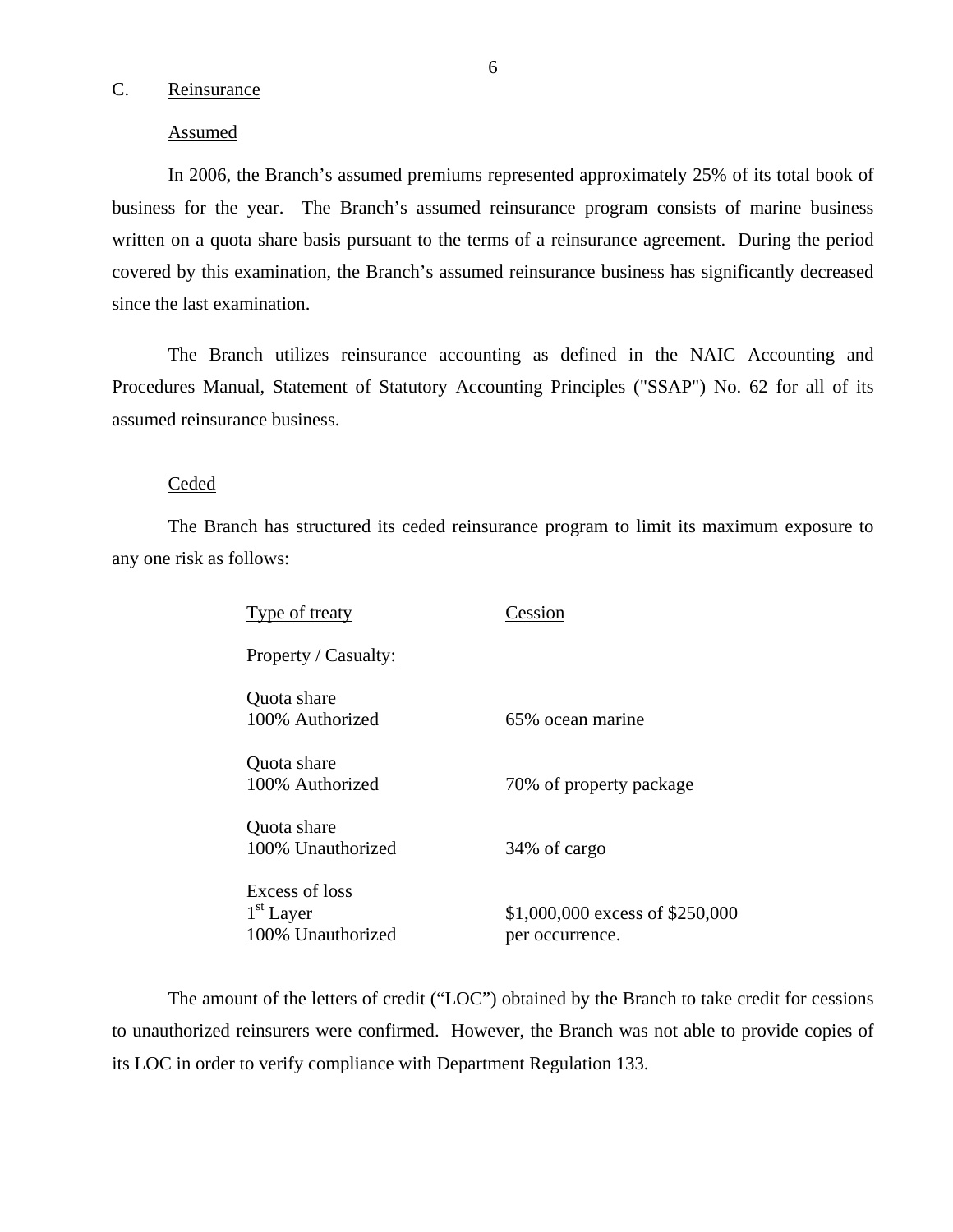It is recommended that the Branch keep a copy of all its LOC readily available to provide to the Department upon request.

In addition, the Branch's trust agreement with Citibank did not contain several of the provisions as required by Department Regulation 114. The missing provisions are as follows:

- a. The agreement is in LIG Insurance Company's former name.
- b. The agreement does not indicate that it is not subject to any conditions or qualifications outside of the trust agreement.
- c. The trust agreement contains a reference to another agreement or document.
- d. The agreement does not state that the grantor and the beneficiary, within 10 days, of any deposits to or withdrawals from the trust account must be notified.
- e. The agreement does not state that 45 days, prior to termination of the trust account, written notification of the termination shall be delivered by the trustee to the beneficiary.
- f. The agreement does not state that the trustee shall be liable for the negligence, willful misconduct or lack of good faith.
- g. The agreement does not state that when a trust agreement is established in conjunction with a reinsurance agreement, that agreement must contain an insolvency clause.

It is recommended that the Branch amend its trust agreement to include the language required by Department Regulation No. 114.

Section 1308(e)(1)(A) of the New York Insurance Law ("NYIL") states that:

"During any period of twelve consecutive months no domestic insurer, except life, shall by any reinsurance agreement or agreements cede an amount of its insurance on which the total gross reinsurance premiums are more than fifty percent of the unearned premiums on the net amount of its insurance in force at the beginning of such period".

A review for compliance of Section 1308(e)(1)(A) of the New York Insurance Law finds that the Branch ceded more than 50% of its gross premiums written without the superintendent's permission.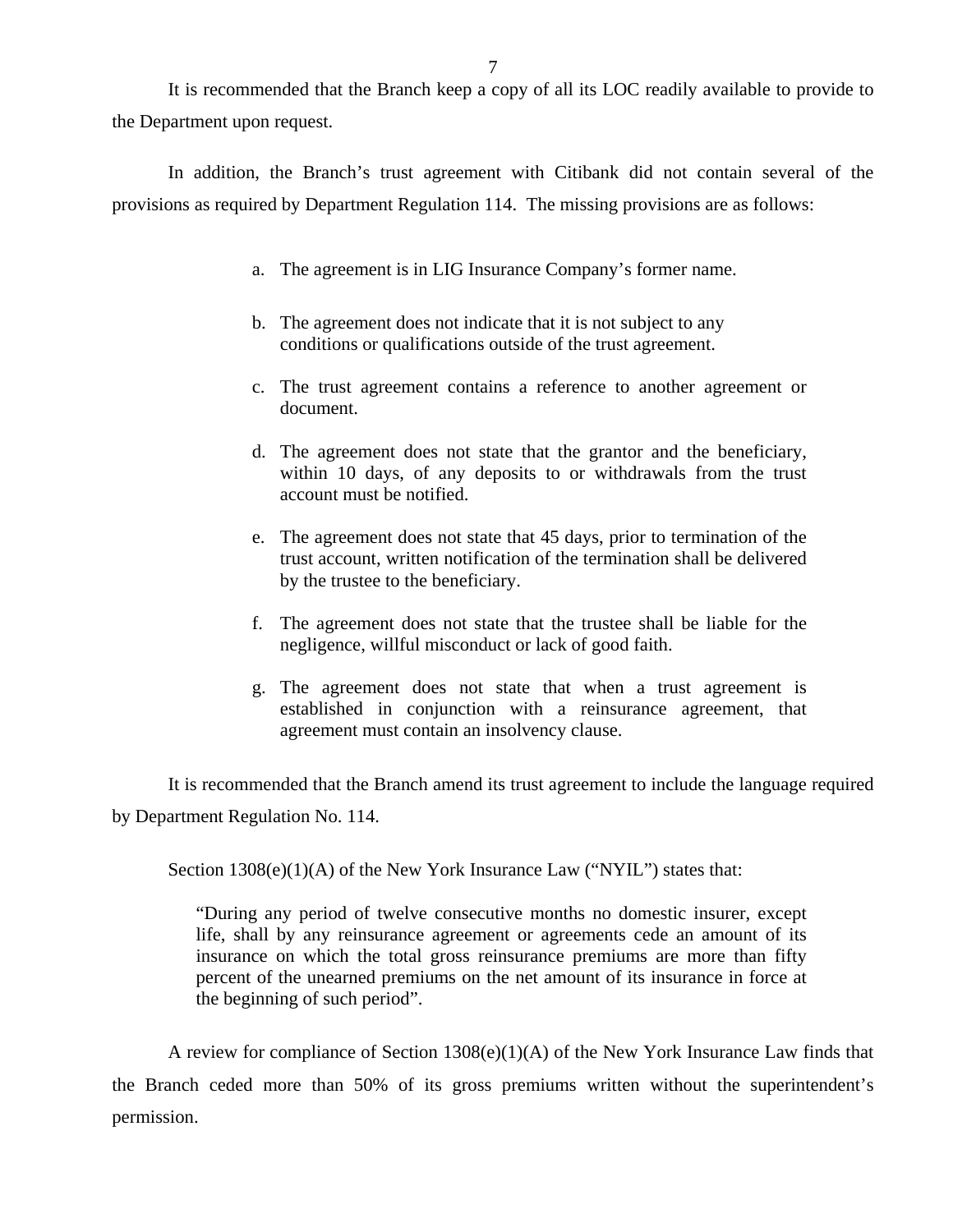It is recommended that the Branch comply with Section  $1308(e)(1)(A)$  of the New York Insurance Law and seek permission of the superintendent before ceding more than 50% of its gross premiums written.

All ceded reinsurance agreements in effect as of the examination date were reviewed and found to contain the required clauses, including an insolvency clause meeting the requirements of Section 1308 of the New York Insurance Law, except for the excess of loss reinsurance contract.

Section  $1308(a)(2)(A)(i)$  of the New York Insurance Law states that:

"No credit shall be allowed, as an admitted asset or deduction from liability, to any ceding insurer for reinsurance ceded, renewed, or otherwise becoming effective after January first, nineteen hundred forty, unless the reinsurance shall be payable by the assuming insurer on the basis of the liability of the ceding insurer under the contracts reinsured without diminution because of the insolvency of the ceding insurer…".

It is recommended that the Branch's management ensure that all reinsurance agreements contain an insolvency clause as required by Section 1308(a)(2)(A) of the New York Insurance Law. It is noted that similar findings were noted during the previous examination**.** 

Additionally, it was noted that one of the Branch's four ceded reinsurance agreements were not signed within nine months of the effective dates as required by SSAP No. 62. Because of the immaterial balances associated with this agreement, no change has been made in the examination financial statement.

It is recommended that the Branch comply with the provisions of SSAP 62 and have all reinsurance agreements signed within nine months of the effective date.

Examination review of the Schedule F data reported by the Branch in its filed 2006 annual statement was found to accurately reflect its reinsurance transactions. Additionally, management has represented that all material ceded reinsurance agreements transfer both underwriting and timing risk as set forth in SSAP No. 62. Representations were supported by appropriate risk transfer analyses and an attestation from the Branch's chief executive officer pursuant to Department Circular Letter No. 8 (2005). Examination review also indicated that the Branch was not a party to any finite reinsurance agreements. All ceded reinsurance agreements were accounted for utilizing reinsurance accounting as set forth in paragraph 17 of SSAP No. 62.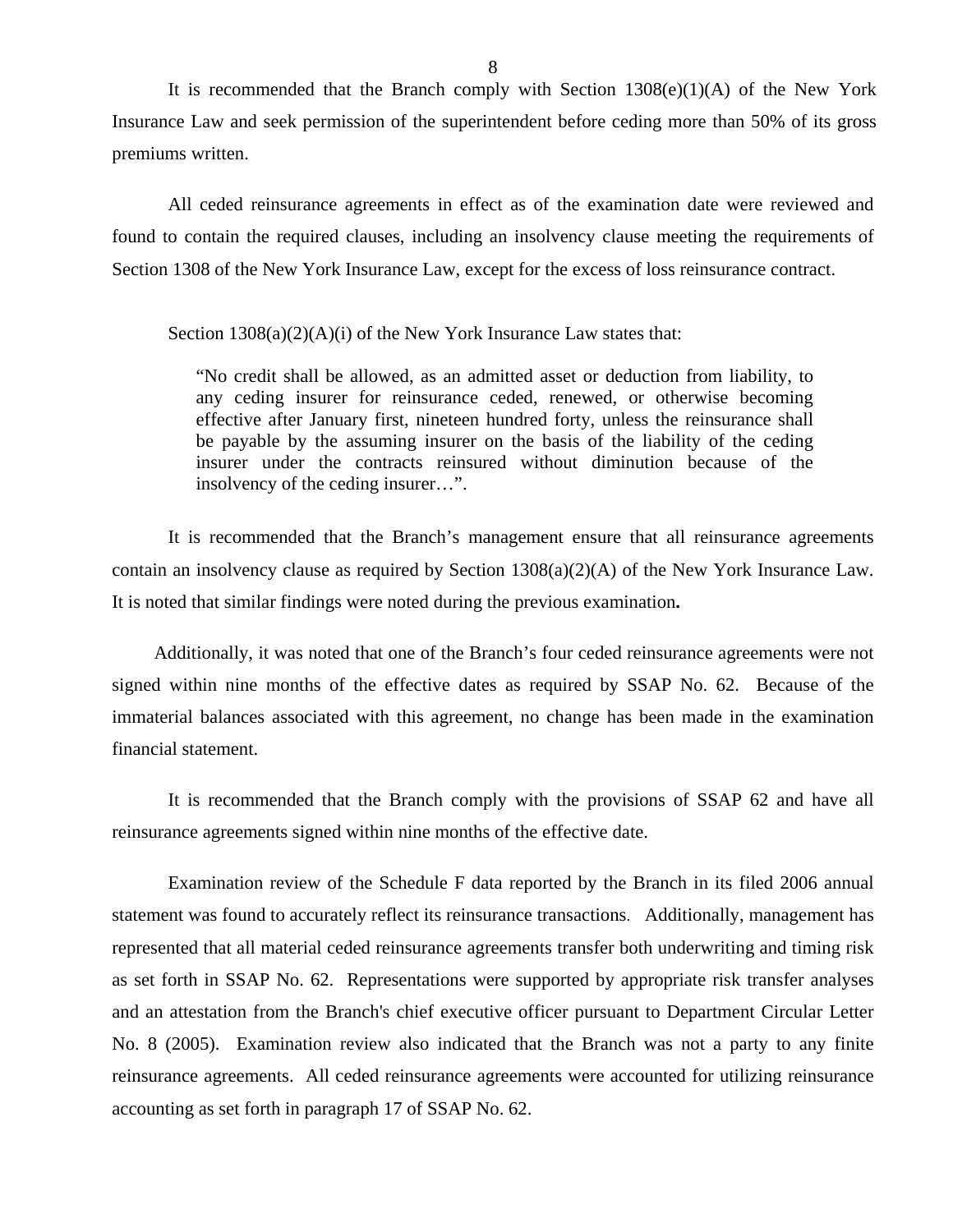#### <span id="page-10-0"></span>D. Holding Company System

The Branch is a member of a holding company system with LIG Insurance Company, Ltd, South Korea as the ultimate controlling person. LIG Management Services, Inc. (the "U. S. Manager"), a New Jersey corporation, is a wholly-owned subsidiary of LIG Insurance Company, Ltd., South Korea.

Pursuant to Section 1502 of the New York Insurance Law, transactions between the Branch and the Home Office are exempt from the filing requirements of Article 15 of the New York Insurance Law.



The following is a chart of the holding company system at December 31, 2006:

Effective October 1, 2005, LIG Management Services, Inc. ("U. S. Manager") was appointed the United States Manager of the Branch pursuant to a management agreement, which provides that the U. S. Manager will furnish the following services for the Branch: claims, underwriting, policyholder services, investment, producer management, collection and handling of premiums and other funds, reinsurance, accounting and financial, marketing support and product development and administration, information technology, and legal and governmental relations. The management agreement was approved by this Department on October 24, 2005.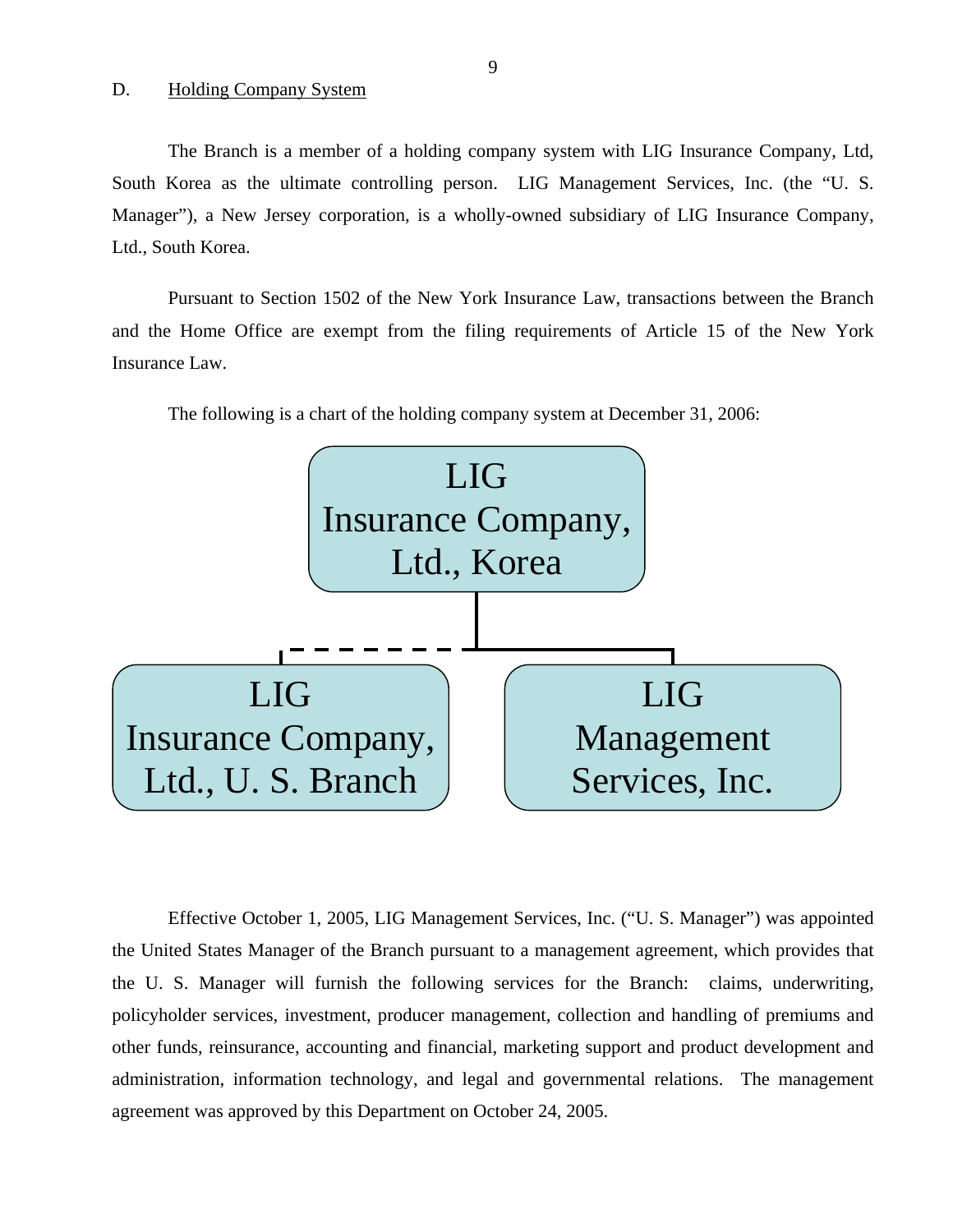#### E. Significant Operating Ratios

The following ratios have been computed as of December 31, 2006, based upon the results of this examination:

| Net premiums written to surplus as regards policyholders                                  | .97:1 |
|-------------------------------------------------------------------------------------------|-------|
| Liabilities to liquid assets (cash and invested assets less investments in<br>affiliates) | 79%   |
| Premiums in course of collection to surplus as regards policyholders                      | 18%   |

All of the above ratios fall within the benchmark ranges set forth in the Insurance Regulatory Information System of the National Association of Insurance Commissioners.

The underwriting ratios presented below are on an earned/incurred basis and encompass the five-year period covered by this examination:

|                                              | Amounts      | Ratios         |
|----------------------------------------------|--------------|----------------|
| Losses and loss adjustment expenses incurred | \$41,467,544 | 59.74%         |
| Other underwriting expenses incurred         | 26,354,424   | 37.96          |
| Net underwriting loss                        | 1,596,661    | 2.30           |
| Premiums earned                              | \$69,418,629 | <u>100.00%</u> |

#### F. Accounts and Records

#### Approval of Investments

Section 1411 (a) of the New York Insurance Law states that:

"No domestic insurer shall make any loan or investment, except as provided in subsection (h) hereof, unless authorized or approved by its board of directors or a committee thereof responsible for supervising or making such investment or loan. The committee's minutes shall be recorded and a report submitted to the board of directors at its next meeting".

During the review of the Branch's investments it was determined that the board of directors of

the U. S. Manager was not approving investments.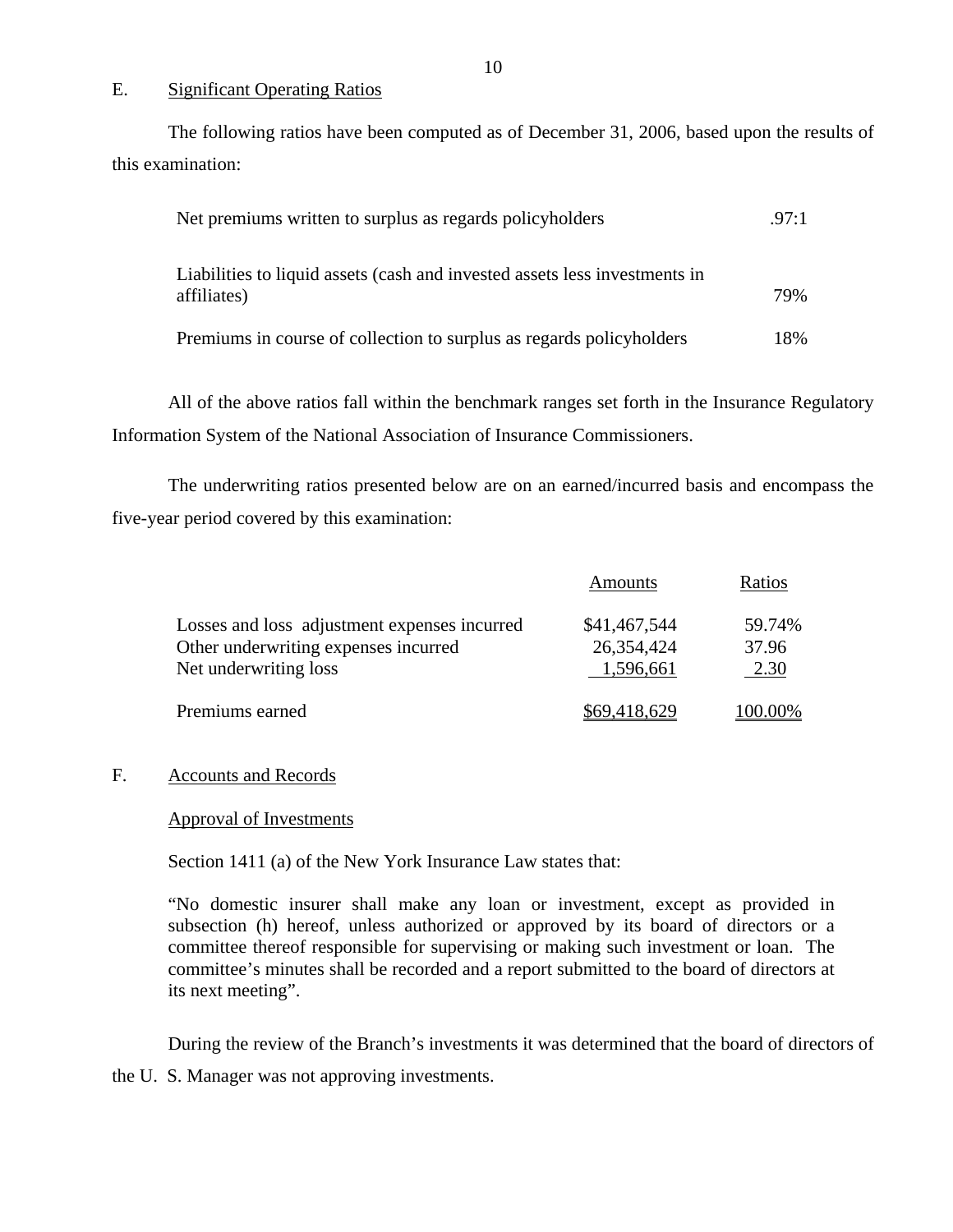It is recommended that the Branch comply with the requirements of Section 1411(a) of the New York Insurance Law by having all of its investments authorized or approved by its board of directors or a committee thereof.

#### Custodian Agreement

The examiner reviewed the custodian agreements in effect as of December 31, 2006. The custodian agreements failed to provide the necessary safeguards and controls detailed in the NAIC Financial Condition Examiners Handbook, Part 1, Section IV- J.

It is recommended that the Branch include the safeguard provisions in any custodial agreements it enters into as required by Part 1, Section IV-J of the NAIC Financial Condition Examiners Handbook.

#### Compliance with Section 312 of the New York Insurance Law

Section 312(b) of the New York Insurance Law states that:

"A copy of the report shall be furnished by such insurer or other person to each member of the board of directors and each such member shall sign a statement, which shall be retained in the insurer's files confirming that such member has received and read such report".

The Branch was unable to provide such statements. Therefore, the Branch was not in compliance with the requirements of Section 312(b) of the New York Insurance Law.

It is recommended that the Branch comply with Section 312(b) of the New York Insurance Law by submitting the report on examination to the board of directors of its U. S. Manager and having each director sign a statement and retain a copy that such member has received and read the report.

#### Compliance with Section 307(b) of the New York Insurance Law

Section 307(b)(1) of the New York Insurance Law requires that an audited financial statement report be submitted to the Department no later than June  $1<sup>st</sup>$  of each year. The 2006 audited financial statement report of the Branch was received on November 2, 2007.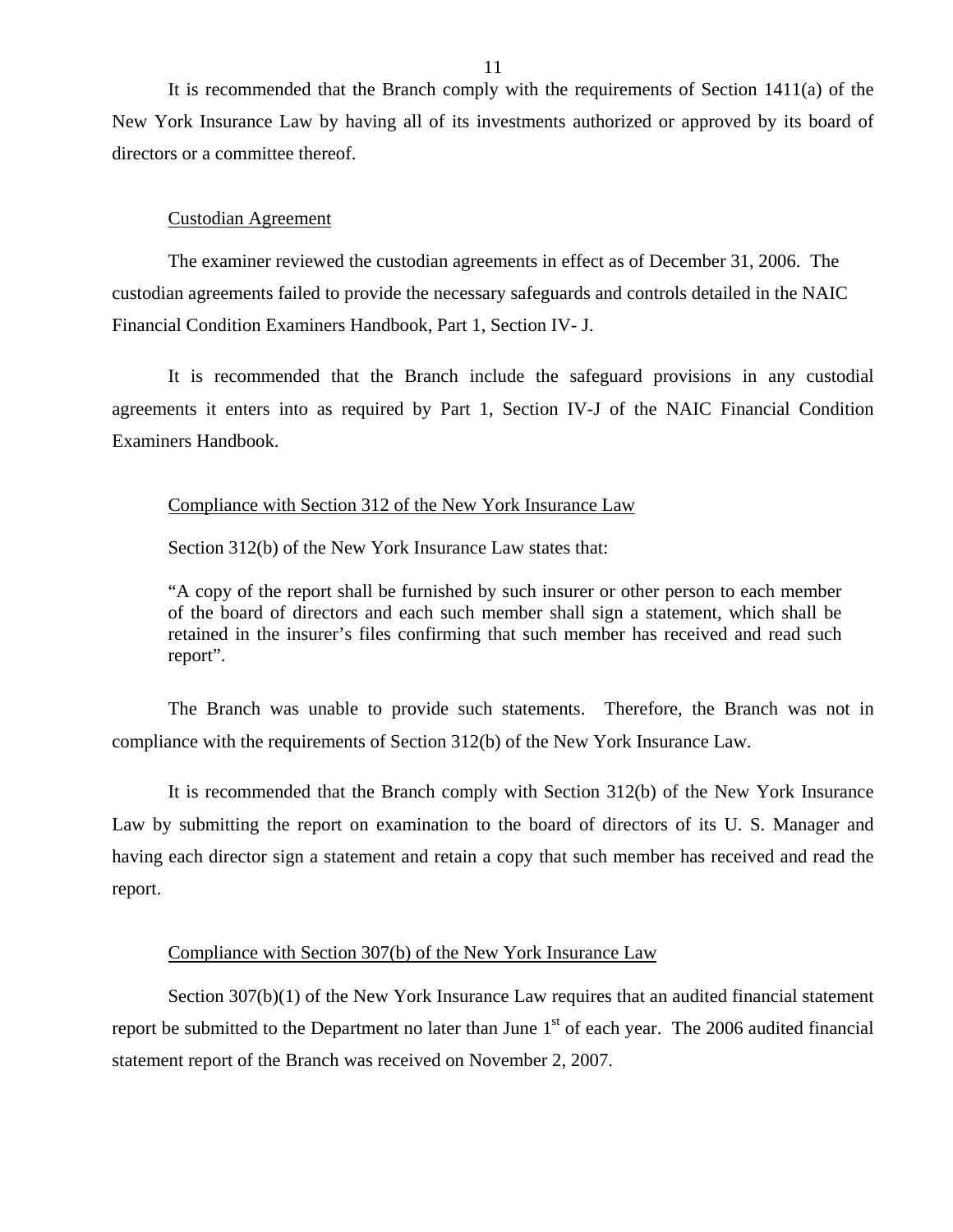It is recommended that the Branch submit its audited financial statements to the Department in a timely manner as required by Section 307(b)(1) of the New York Insurance Law.

#### CPA Contract

The Branch's CPA engagement letter did not meet the following requirement of Part 89.2 of Department Regulation 118:

"Such contract must specify that:

(c) the workpapers and any communications between the CPA and the insurer relating to the audit of the insurer shall be made available for review by the superintendent at the offices of the insurer, at the Insurance Department or at any other reasonable place designated by the superintendent. The CPA must retain for review such workpapers and communications in accordance with the provisions of Part 243 of this Title (Regulation 152). More specifically, such workpapers and communications must be retained by the CPA for the period specified in sections 243.2(b)(7) and (c) of this Title. For the purposes of this subdivision, the workpapers and communications shall be deemed to have been created on the date the filing required by section 89.2(a) of this Part was submitted to the superintendent."

The Branch's CPA engagement letter did not state the length of time that the workpapers will be retained.

It is recommended that the Branch comply with Department Regulation 118 by entering into future contracts with its independent certified public accountant that contain the requisite provisions.

#### Fidelity Bond Coverage

The U. S. Manager of the Branch does not maintain any fidelity bond coverage for its directors, officers or key employees in case of material acts of dishonesty or theft.

It is recommended that the U. S. Manager of the Branch obtain fidelity bond coverage for its directors, officers and key employees as required by Exhibit 1 of the NAIC Financial Condition Examiners Handbook.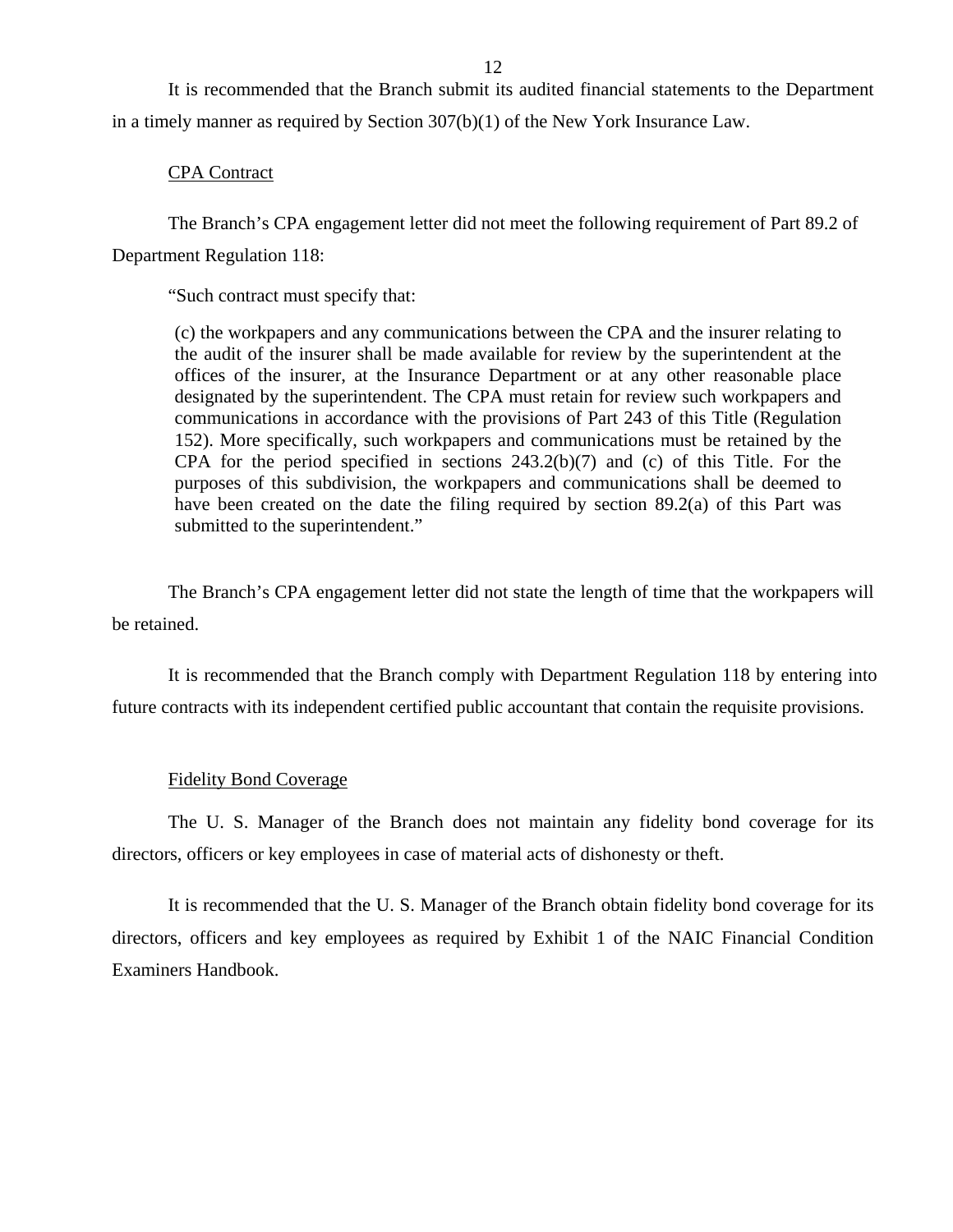# **3. FINANCIAL STATEMENTS**

# <span id="page-14-0"></span>A. Balance Sheet

The following shows the assets, liabilities and surplus as regards policyholders as of December 31, 2006 as determined by this examination and as reported by the Branch:

| Assets                                            |              | <b>Assets Not</b> | Net Admitted |
|---------------------------------------------------|--------------|-------------------|--------------|
|                                                   | Assets       | Admitted          | Assets       |
|                                                   |              |                   |              |
| <b>Bonds</b>                                      | \$33,314,224 | \$<br>$\theta$    | \$33,314,224 |
| Preferred stocks                                  | 94,480       |                   | 94,480       |
| Cash, cash equivalents and short-term investments | 3,539,675    |                   | 3,539,675    |
| Investment income due and accrued                 | 478,936      |                   | 478,936      |
| Uncollected premiums and agents' balances in      |              |                   |              |
| the course of collection                          | 4,628,587    | 1,590,687         | 3,037,900    |
| Amounts recoverable from reinsurers               | 4,887,193    |                   | 4,887,193    |
| Net deferred tax asset                            | 960,451      | 254,975           | 705,476      |
| Miscellaneous accounts receivable                 | 14,278       |                   | 14,278       |
| Paid loss suspense account                        | (5,962)      |                   | (5,962)      |
| Facultative reinsurance premium suspense          | 66,671       |                   | 66,671       |
| Return premium suspense account                   | 28,386       |                   | 28,386       |
| Total assets                                      | \$48,006,919 | \$1,845,662       | \$46,161,257 |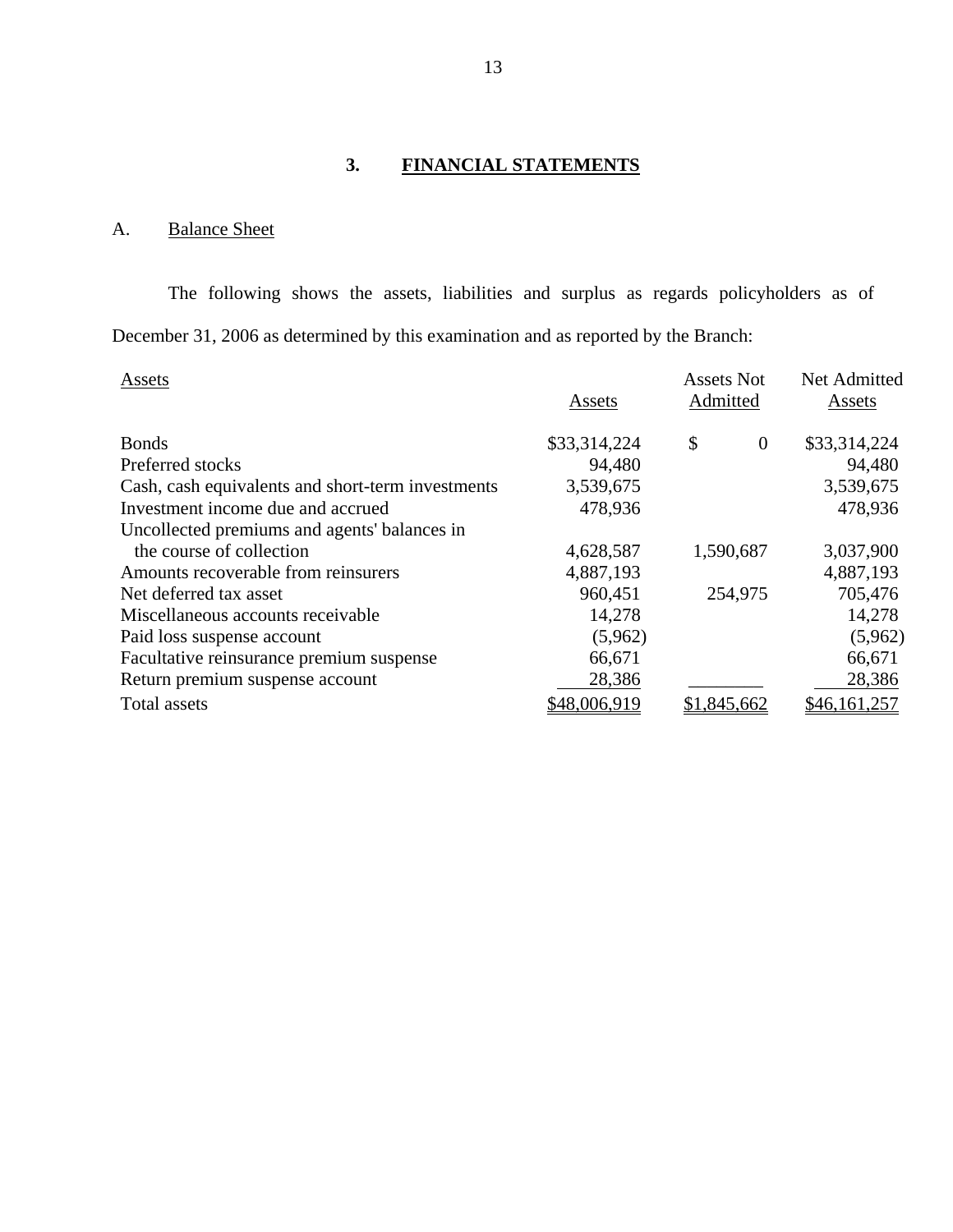#### Liabilities, Surplus and Other Funds

# Liabilities

| <b>Liabilities, Surplus and Other Funds</b>             |             |              |
|---------------------------------------------------------|-------------|--------------|
| Liabilities                                             |             |              |
| Losses                                                  |             | \$11,393,159 |
| Loss adjustment expenses                                |             | 4,464,205    |
| Other expenses (excluding taxes, licenses and fees)     |             | 303,850      |
| Current federal and foreign income taxes                |             | 253,880      |
| Unearned premiums                                       |             | 7,501,727    |
| Ceded reinsurance premiums payable (net of ceding       |             |              |
| commissions)                                            |             | 2,704,724    |
| Provision for reinsurance                               |             | 2,019,292    |
| Payable to parent, subsidiaries and affiliates          |             | 540,066      |
| Loss balances payable                                   |             | 178,905      |
| Other liabilities                                       |             | 177,603      |
| <b>Total liabilities</b>                                |             | \$29,537,411 |
| <b>Surplus and Other Funds</b>                          |             |              |
| Statutory deposit with Superintendent of Insurance - NY | \$2,000,000 |              |
| Gross paid in and contributed surplus                   | 9,800,000   |              |
| Unassigned funds (surplus)                              | 4,823,846   |              |
| Surplus as regards policyholders                        |             | 16,623,846   |
| Total liabilities, surplus and other funds              |             | \$46,161,257 |

NOTE: The Internal Revenue Service has not yet begun to audit tax returns covering tax years 2002 through 2006. The examiner is unaware of any potential exposure of the Branch to any tax assessment and no liability has been established herein relative to such contingency.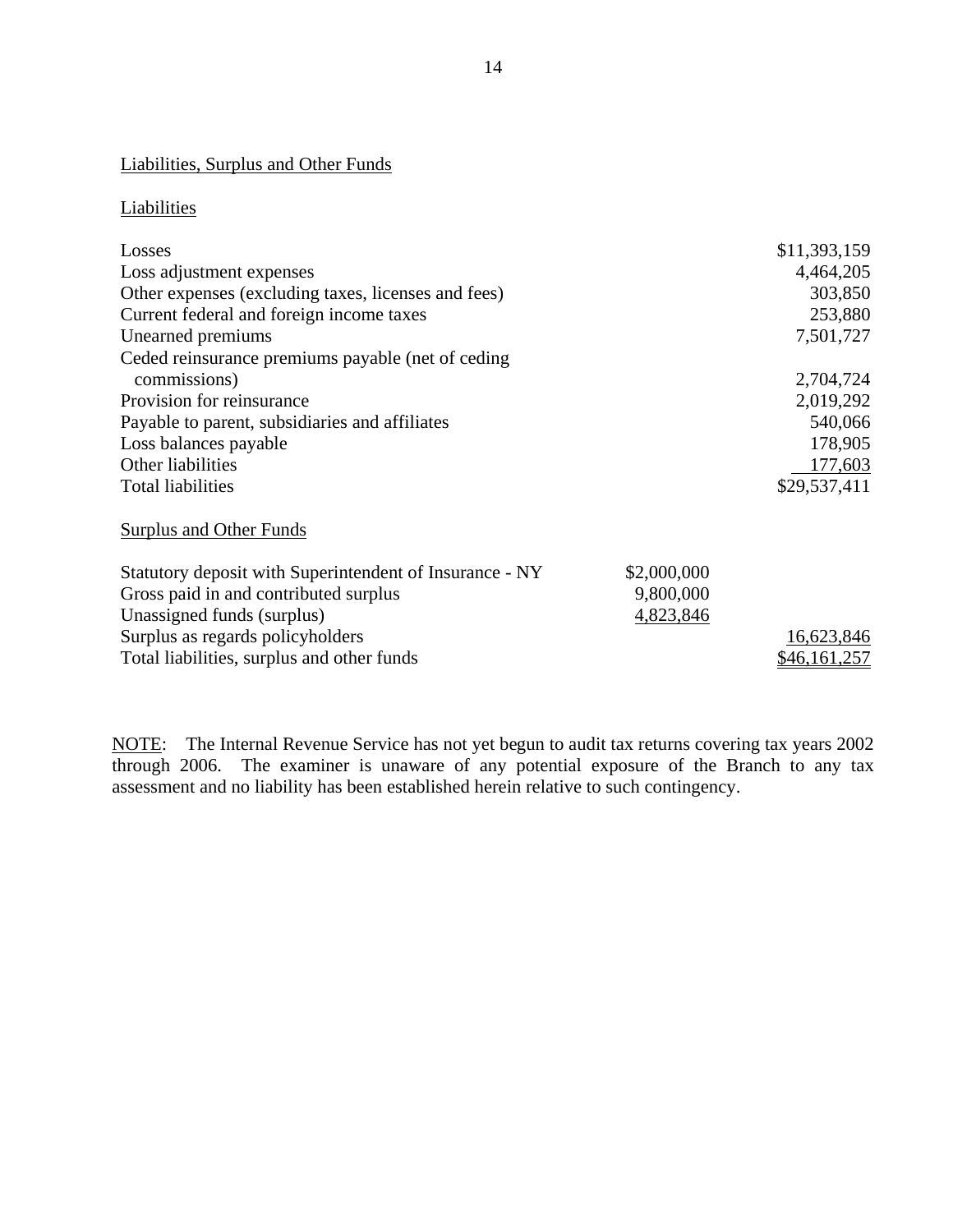B. Underwriting and Investment Exhibit

Surplus as regards policyholders increased \$9,793,573 during the five-year examination

period January 1, 2002 through December 31, 2006, detailed as follows:

| Premiums earned                                                                                             |                                             | \$69,418,629 |
|-------------------------------------------------------------------------------------------------------------|---------------------------------------------|--------------|
| Deductions:<br>Losses incurred<br>Loss adjustment expenses incurred<br>Other underwriting expenses incurred | \$<br>33,068,447<br>8,399,097<br>26,354,424 |              |
| Total underwriting deductions                                                                               |                                             | 67,821,968   |
| Net underwriting gain or (loss)                                                                             |                                             | \$1,596,661  |
| <b>Investment Income</b>                                                                                    |                                             |              |
| Net investment income earned<br>Net realized capital gain                                                   | \$<br>8,356,597<br>98,879                   |              |
| Net investment gain or (loss)                                                                               |                                             | 8,455,476    |
| Net income after dividends to policyholders<br>but before federal and foreign income taxes                  |                                             | \$10,052,137 |
| Federal and foreign income taxes incurred                                                                   |                                             | 3,696,904    |
| Net income                                                                                                  |                                             | \$6,355,233  |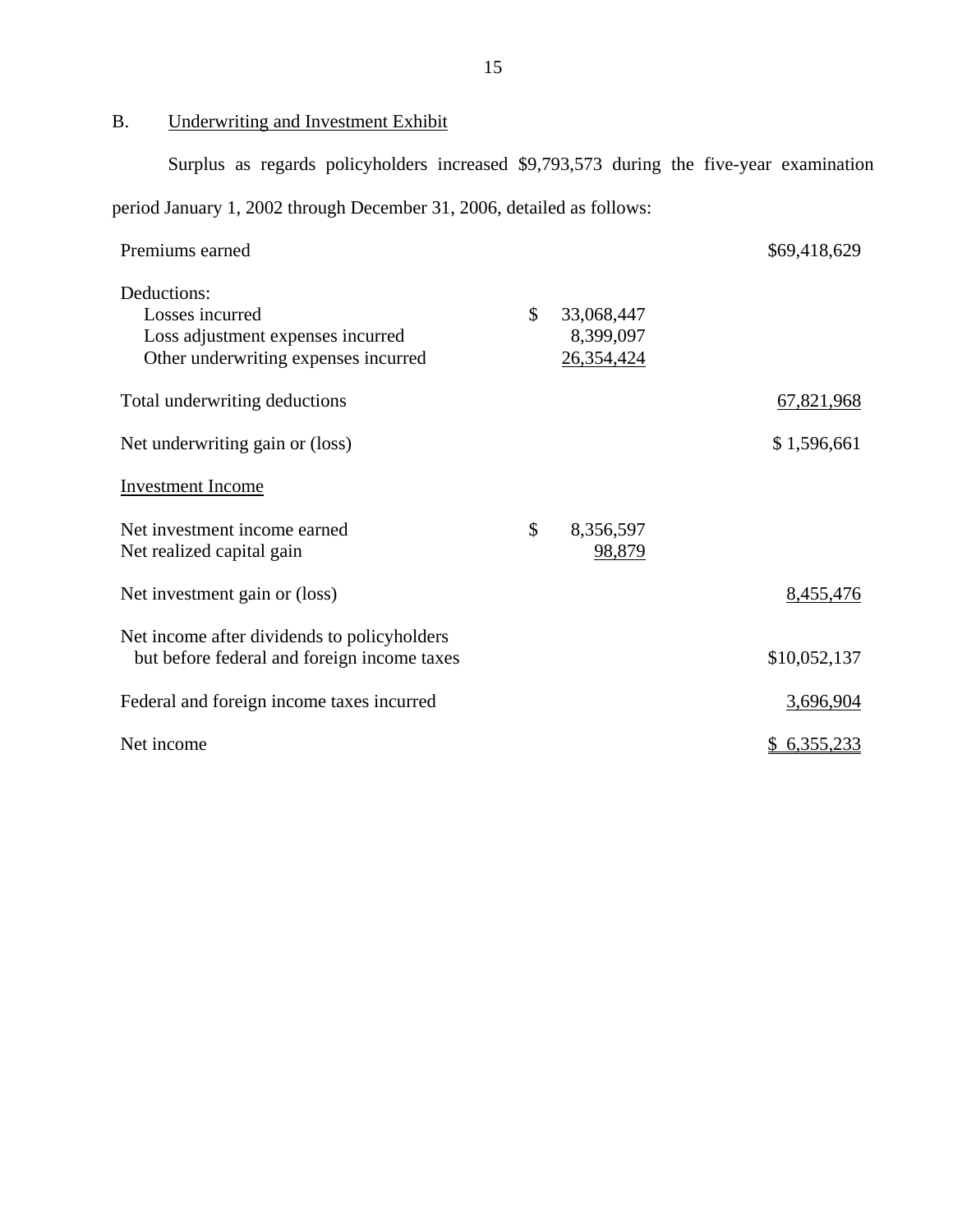# Capital and Surplus

# Surplus as regards policyholders per report on

Examination as of December 31, 2001

|                                                                                       | Gains in<br><b>Surplus</b> | Losses in<br><b>Surplus</b> |
|---------------------------------------------------------------------------------------|----------------------------|-----------------------------|
| Net income                                                                            | \$<br>6,355,233            | $\boldsymbol{\mathsf{S}}$   |
| Net unrealized capital gains or (losses)                                              |                            | 6,843                       |
| Change in net deferred income tax                                                     | 296,022                    |                             |
| Change in non-admitted assets                                                         |                            | 114,687                     |
| Change in provision for reinsurance                                                   |                            | 1,679,459                   |
| Special funds transferred to surplus                                                  |                            | 100,000                     |
| Net increase in losses incurred                                                       |                            | (1,417,000)                 |
| Surplus adjustments paid in                                                           | 3,000,000                  |                             |
| Surplus adjustments transferred from special funds                                    | 100,000                    |                             |
| Aggregate write-ins for gains and losses in surplus                                   | 526,307                    |                             |
| Total gains and losses                                                                | 10,277,562<br>\$           | 483,989                     |
| Net increase (decrease) in surplus                                                    |                            |                             |
| Surplus as regards policyholders per report on<br>Examination as of December 31, 2006 |                            |                             |

9,793,573

\$6,830,271

\$16,623,844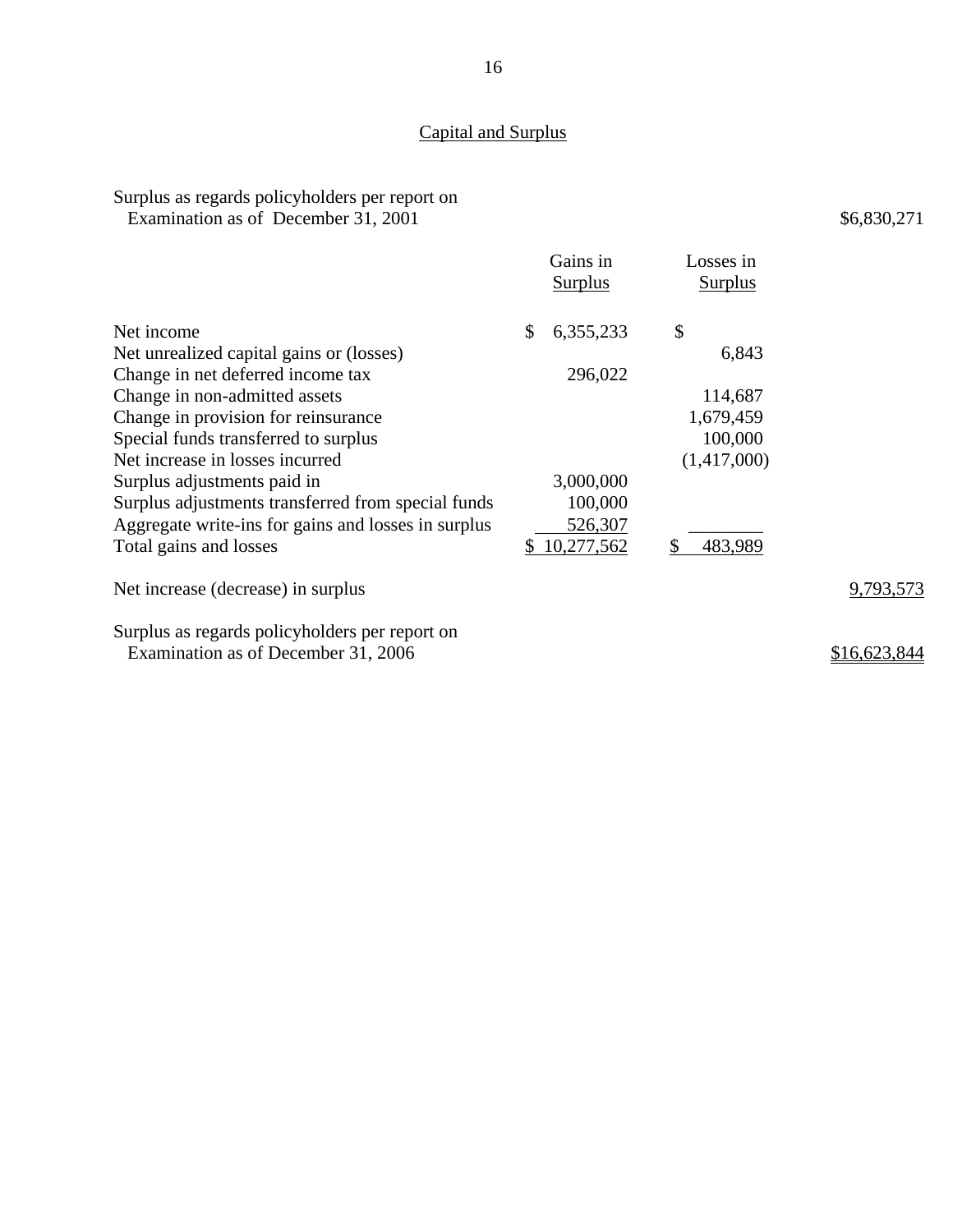# C. Trusteed Surplus Statement

The following statement shows the trusteed surplus of the Branch calculated in accordance with Section 1312 of the New York Insurance Law and as determined by this examination:

#### Assets

| Securities deposited with state insurance departments for the<br>protection of all policyholders and creditors within the<br><b>United States:</b> |                       |              |
|----------------------------------------------------------------------------------------------------------------------------------------------------|-----------------------|--------------|
| With New York, U.S. Treasury Note<br>Accrued interest receivable                                                                                   | \$2,011,332<br>41,003 | \$2,052,335  |
| <b>Bonds</b>                                                                                                                                       | \$27,343,252          |              |
| Accrued interest on trusteed assets                                                                                                                | 366,485               | 27,709,737   |
| Total trusteed assets                                                                                                                              |                       | \$29,762,072 |
| <b>Liabilities</b>                                                                                                                                 |                       |              |
| Liabilities as determined by this examination                                                                                                      |                       | \$29,537,411 |
| <b>Additions to liabilities:</b>                                                                                                                   |                       |              |
| Ceded reinsurance balances payables                                                                                                                | $\overline{0}$        |              |
| Deductions from liabilities:                                                                                                                       |                       |              |
| Reinsurance recoverable (authorized companies)                                                                                                     | \$2,584,000           |              |
| Reinsurance recoverable (unauthorized companies)                                                                                                   | 1,248,000             |              |
| Agents' balances not more than ninety days past due not<br>exceeding unearned premium reserves carried thereon                                     | 2,678,404             |              |
| Unpaid reinsurance premiums receivable not exceeding losses                                                                                        |                       |              |
| and loss adjustment expenses due to reinsured authorized<br>companies                                                                              | 1,044,721             |              |
| <b>Total deductions</b>                                                                                                                            |                       | 7,555,125    |
| Net liabilities                                                                                                                                    |                       | \$21,982,286 |
| <b>Trusteed surplus</b>                                                                                                                            |                       | 7,779,786    |
| Total trusteed liabilities and surplus                                                                                                             |                       | \$29,762,072 |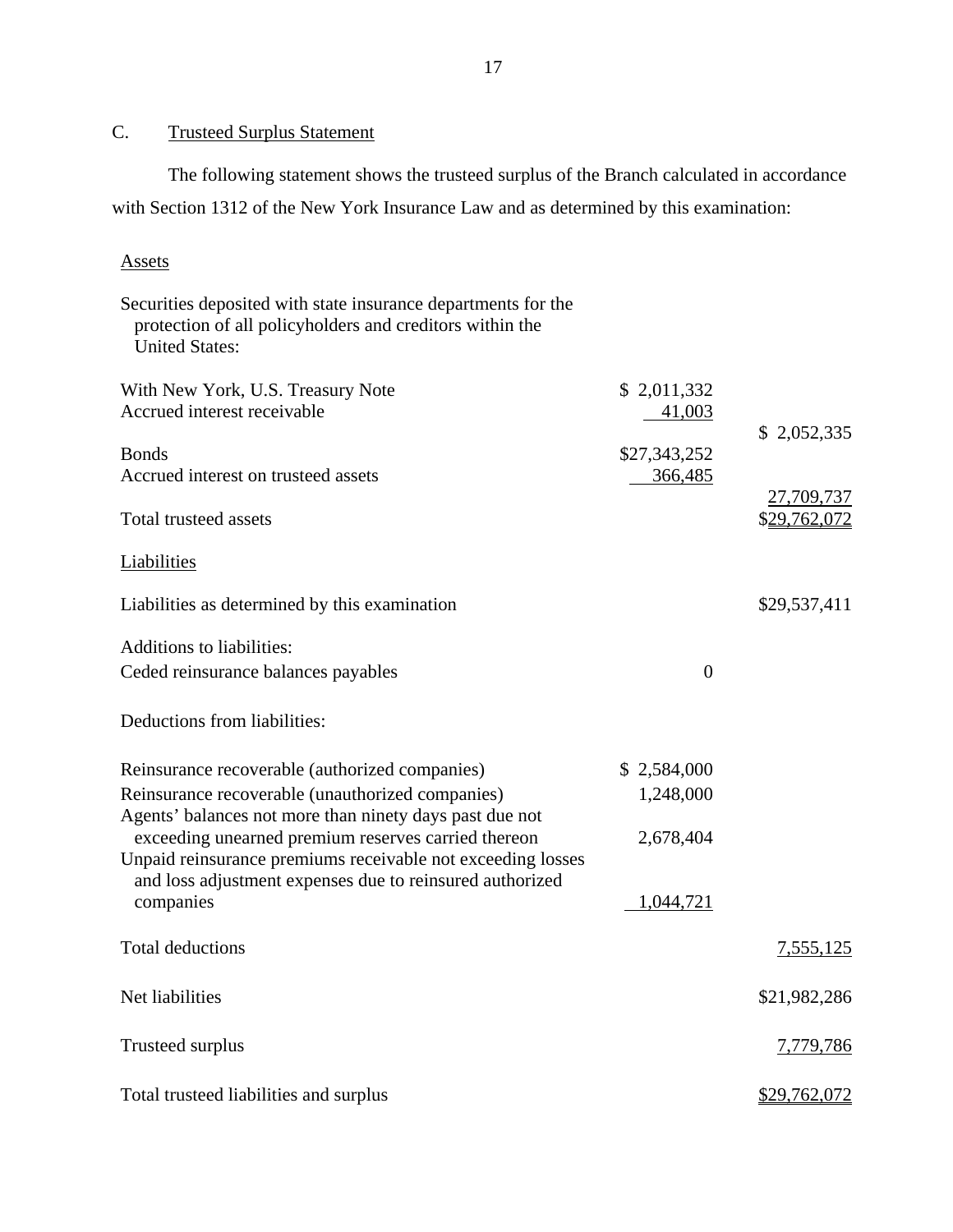# 18 **4. LOSSES AND LOSS ADJUSTMENT EXPENSES**

<span id="page-19-0"></span>The examination liability for the captioned items of \$16,623,844 is the same as reported by the Branch as of December 31, 2006. The examination analysis was conducted in accordance with generally accepted actuarial principles and practices and was based on statistical information contained in the Companies internal records and in its filed annual statements.

The examination analysis of the loss and loss adjustment expense reserves was conducted in accordance with generally accepted actuarial principles and was based on statistical information contained in the Branch's internal records and in its filed annual statements.

#### **5. MARKET CONDUCT ACTIVITIES**

In the course of this examination, a review was made of the manner in which the Branch conducts its business and fulfills its contractual obligations to policyholders and claimants. The review was general in nature and is not to be construed to encompass the more precise scope of a market conduct investigation, which is the responsibility of the Market Conduct Unit of the Property Bureau of this Department.

The general review was directed at practices of the Branch in the following areas:

- A. Sales and advertising
- B. Underwriting
- C. Rating
- D. Claims and complaint handling

No problem areas were encountered.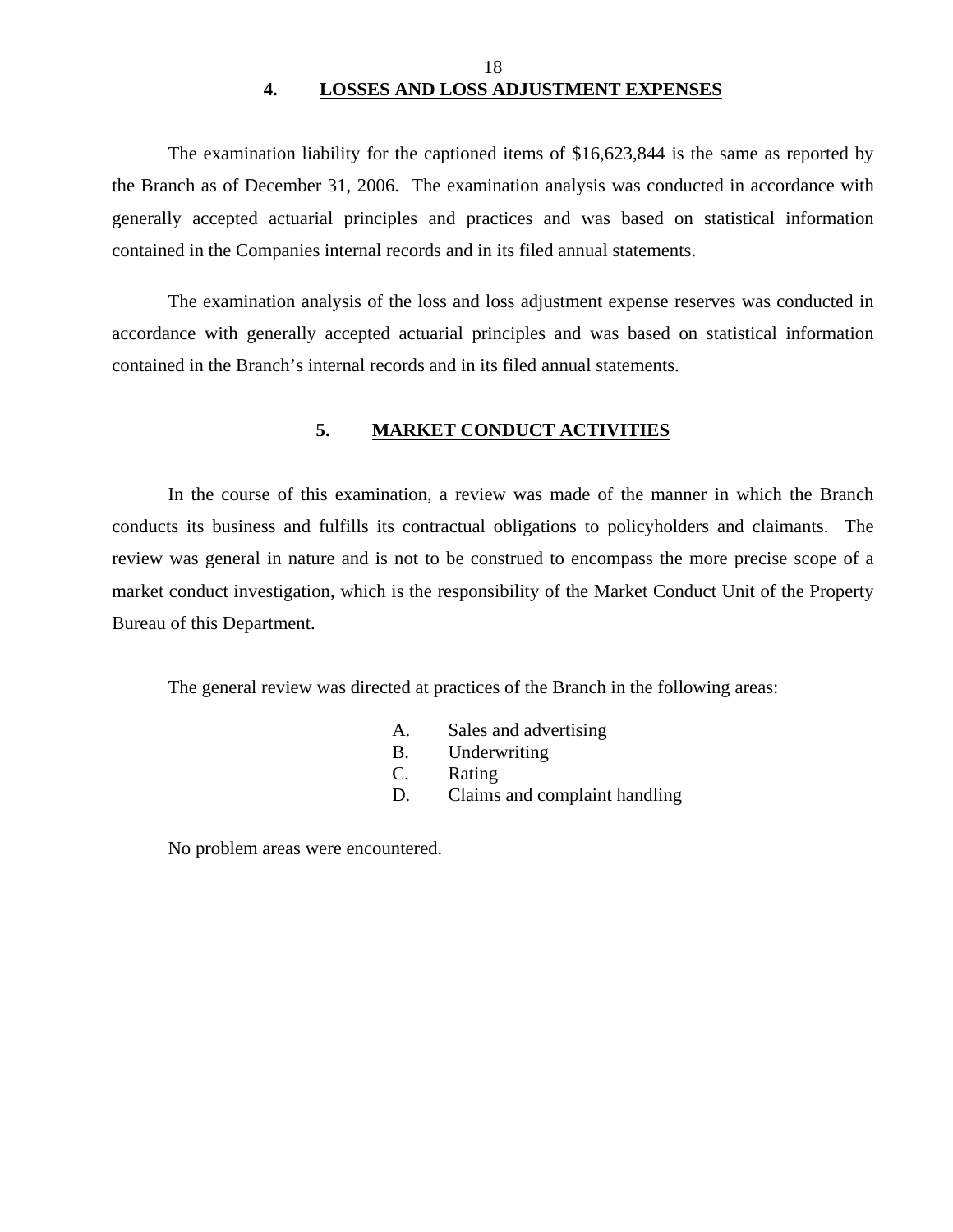19

# **6. COMPLIANCE WITH PRIOR REPORT ON EXAMINATION**

The prior report on examination contained 10 recommendations as follows (page numbers refer to the prior report):

# ITEM PAGE NO.

# A. Trusteed Surplus

It is recommended that the Branch correct the trusteed surplus impairment. 7

The Branch has complied with this recommendation.

## B. Reinsurance

It is recommended that the Branch exercise due care when preparing its annual statement. 7

The Branch has complied with this recommendation.

It is recommended that the Branch management ensured that all reinsurance agreements contain an insolvency clause required by Section 1308(a)(2)(A) of the New York Insurance Law. 7

The Branch has not complied with this recommendation and a similar comment is included in this report.

It is recommended that the Branch comply with the provisions of SSAP 62 and report any reinsurance agreements not signed with the required time frame as retroactive reinsurance. 7

The Branch has not complied with this recommendation and a similar comment is contained in this report.

## C. Abandoned Property Law

It is recommended that the Branch file its abandoned property reports annually pursuant to the provisions of Section 1316 of the New York Abandoned Property Law. 9

The Branch has complied with this recommendation.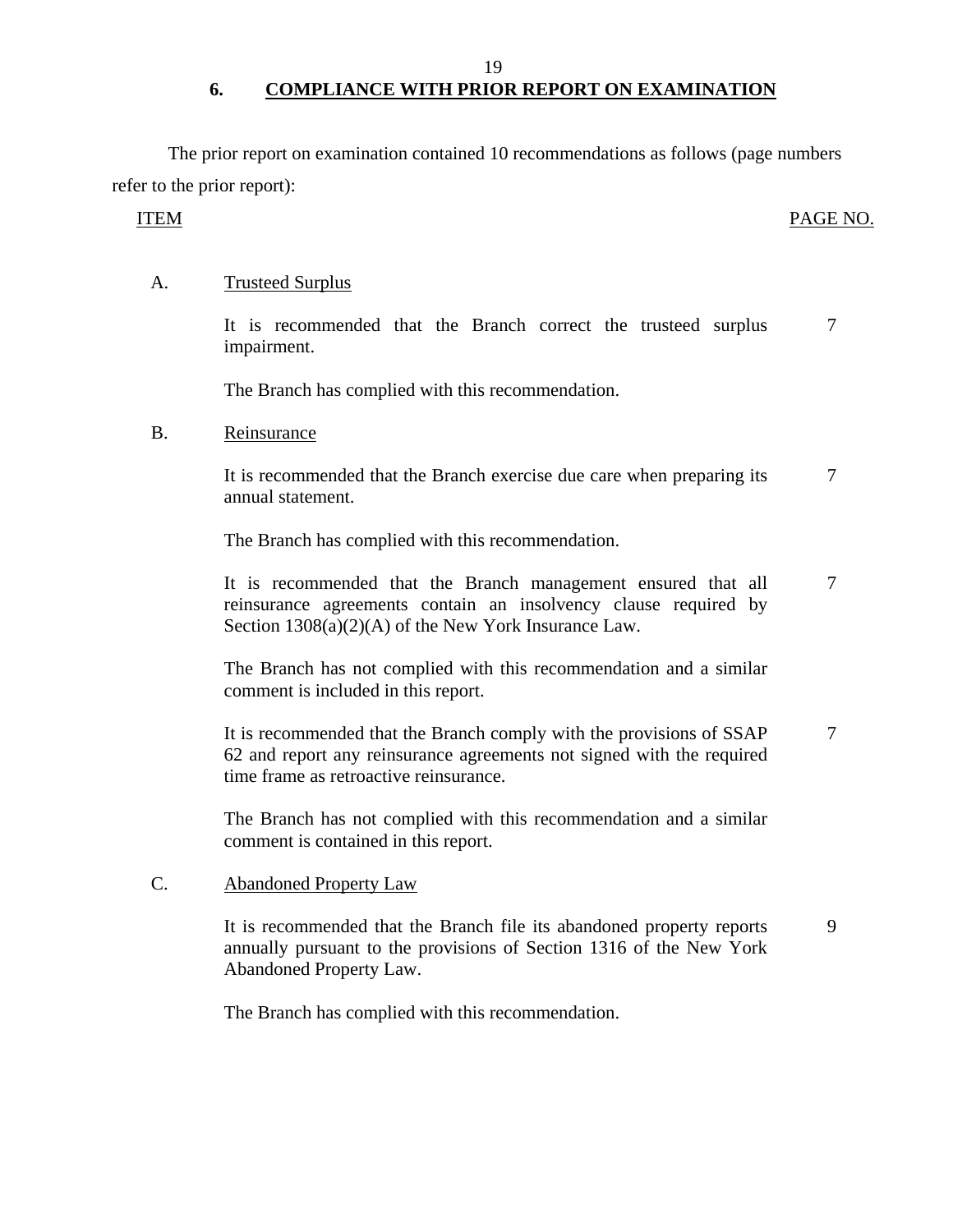#### D. Accounts and Records

#### Trial Balance

It is recommended that the Branch include all its accounts in its trial 11 balance.

The Branch has complied with this recommendation.

#### Custodial Agreement

It is recommended that the Branch amend its custodial agreement to 11 include the required provisions.

The Branch has not complied with this recommendation and a similar comment is included in this report.

#### Cash Accounts

It is recommended that the Branch take the necessary actions needed to 12 have all its cash accounts reflect its current name.

The Branch has complied with this recommendation.

#### E. Loss and Loss Adjustment Expenses

It is recommended that the Branch adequately reserve for loss and loss 19 adjustment expenses.

The Branch has complied with this recommendation.

It is recommended that the Branch comply with the annual statement 19 instructions and records its outstanding loss adjustment expenses separate from outstanding losses.

The Branch has complied with this recommendation.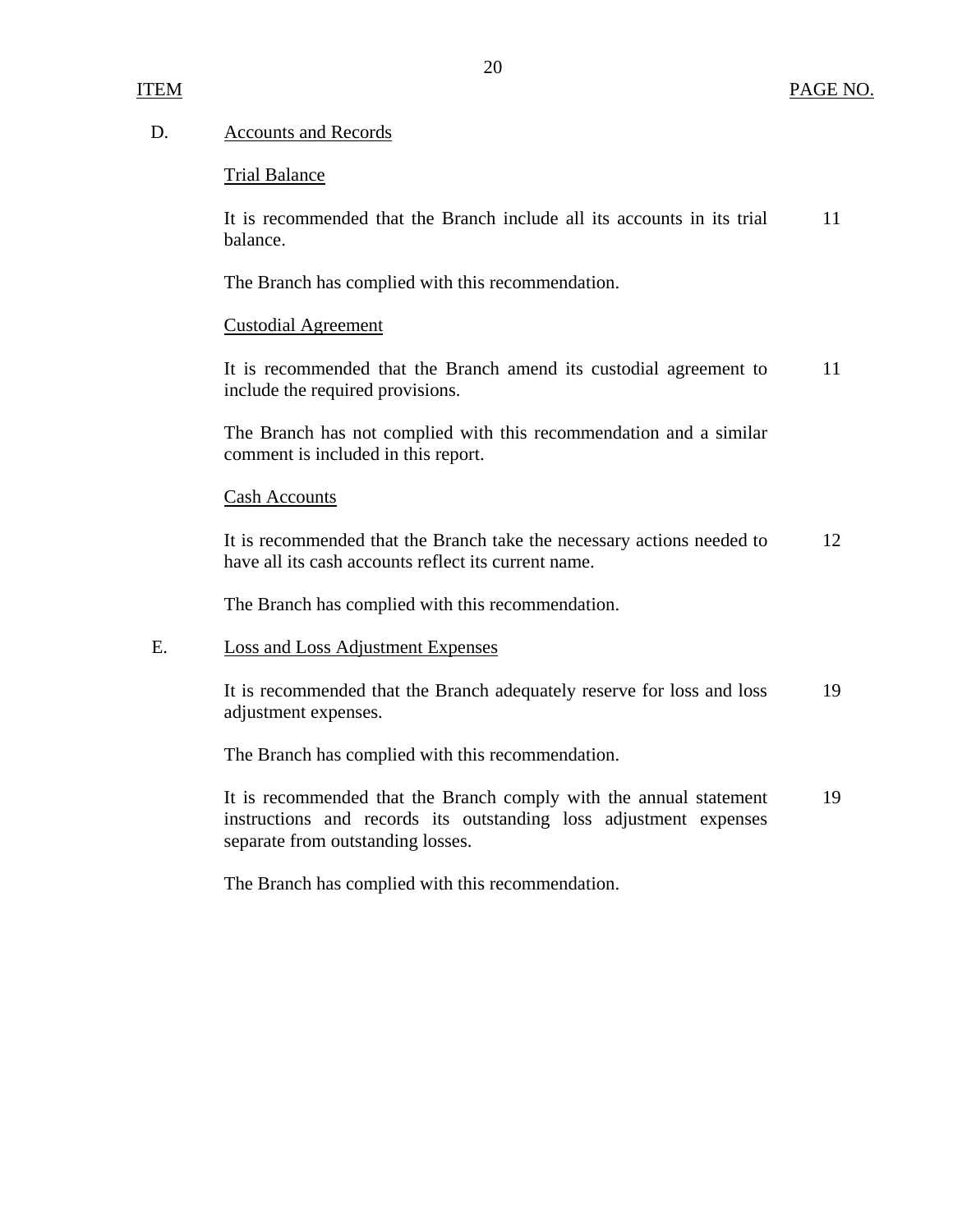# <span id="page-22-0"></span>**7. SUMMARY OF COMMENTS AND RECOMMENDATIONS**

#### A. Reinsurance

- i. It is recommended that the Branch keep a copy of all its LOC's readily  $\overline{7}$ available to provide to the Department upon request.
- ii. It is recommended that the Branch amend its trust agreement to include  $\overline{7}$ the language required by Department Regulation No. 114.
- iii. It is recommended that the Branch comply with Section  $1308(e)(1)(A)$  8 of the New York Insurance Law and seek permission of the superintendent before ceding more than 50% of its direct premium written.
- iv. It is recommended that the Branch management ensure that all all 8 reinsurance agreements contain an insolvency clause as required by Section 1308(a)(2)(A) of the New York Insurance Law.
- v. It is recommended that the Branch comply with the provisions of SSAP 8 62 and have all reinsurance agreements signed within nine months of the effective date.

#### **Accounts and Records**

- B. Accounts and Records<br>i. It is recommended that the Branch comply with the requirements of 11 Section 1411(a) of the New York Insurance Law by having all of its investments authorized or approved by its board of directors or a committee thereof.
	- ii. It is recommended that the Branch include the safeguard provisions in 11 any custodial agreements it enters into as required by Part 1, Section IV-J of the NAIC Financial Condition Examiners Handbook.
	- iii. It is recommended that the Branch comply with Section 312(b) of the 11 New York Insurance Law by submitting the report on examination to its board of directors, have each director sign a statement and retain a copy that such member has received and read the report.
	- iv. It is recommended that the Branch submit its audited financial 12 statement to the Department in a timely manner as required by Section 307(b)(1) of the New York Insurance Law.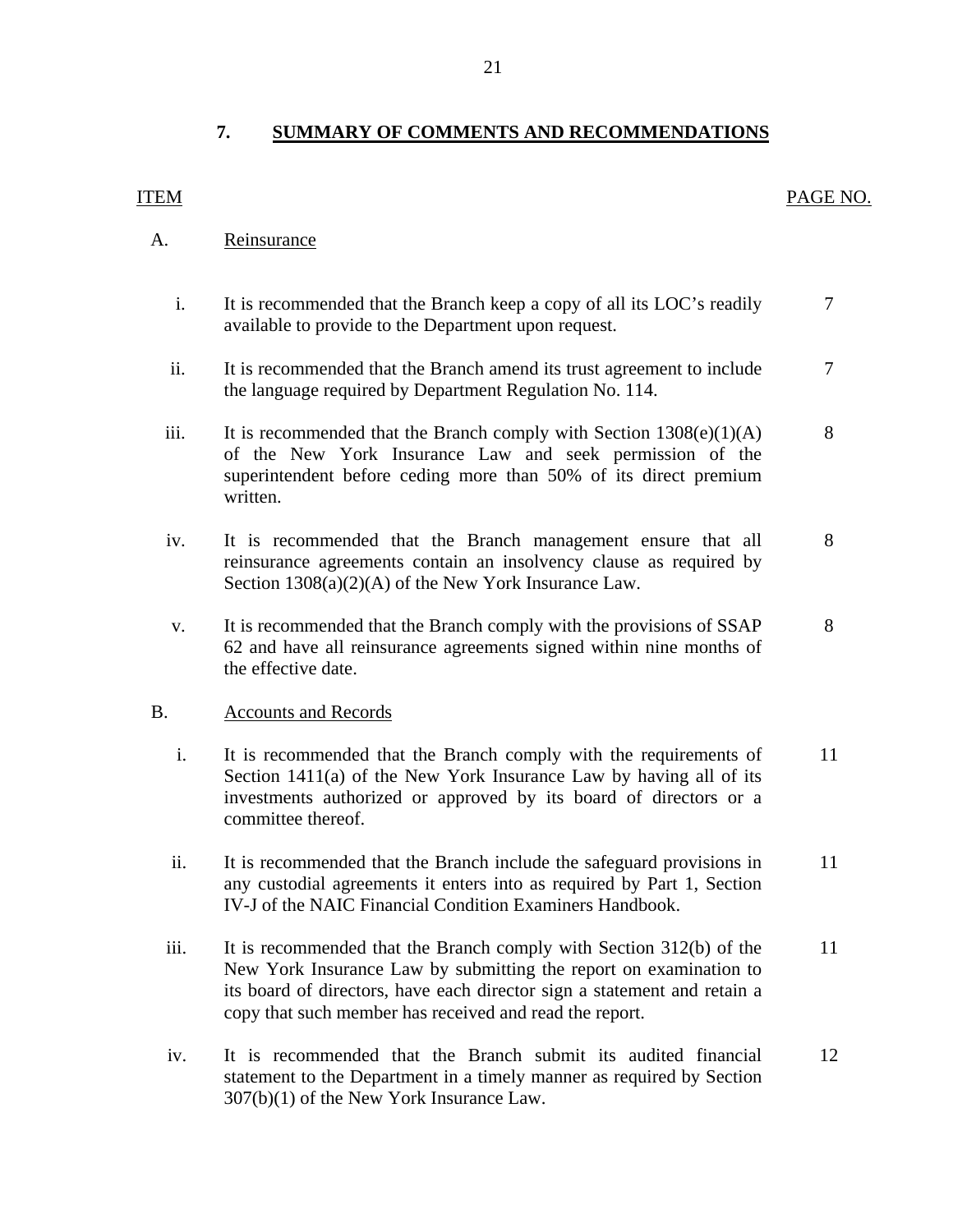## **CPA** Contract

| <b>CPA</b> Contract                                                  |     |
|----------------------------------------------------------------------|-----|
| It is recommended that the Branch comply with Department Regulation  | 12. |
| 118 by entering into future contracts with its independent certified |     |
| public accountant that contain the requisite provisions.             |     |

# **Fidelity Bond Coverage**

It is recommended that the manager of the Branch obtain fidelity bond 12 coverage for its directors, officers and key employees as required by Exhibit 1 of the NAIC Financial Condition Examiners Handbook.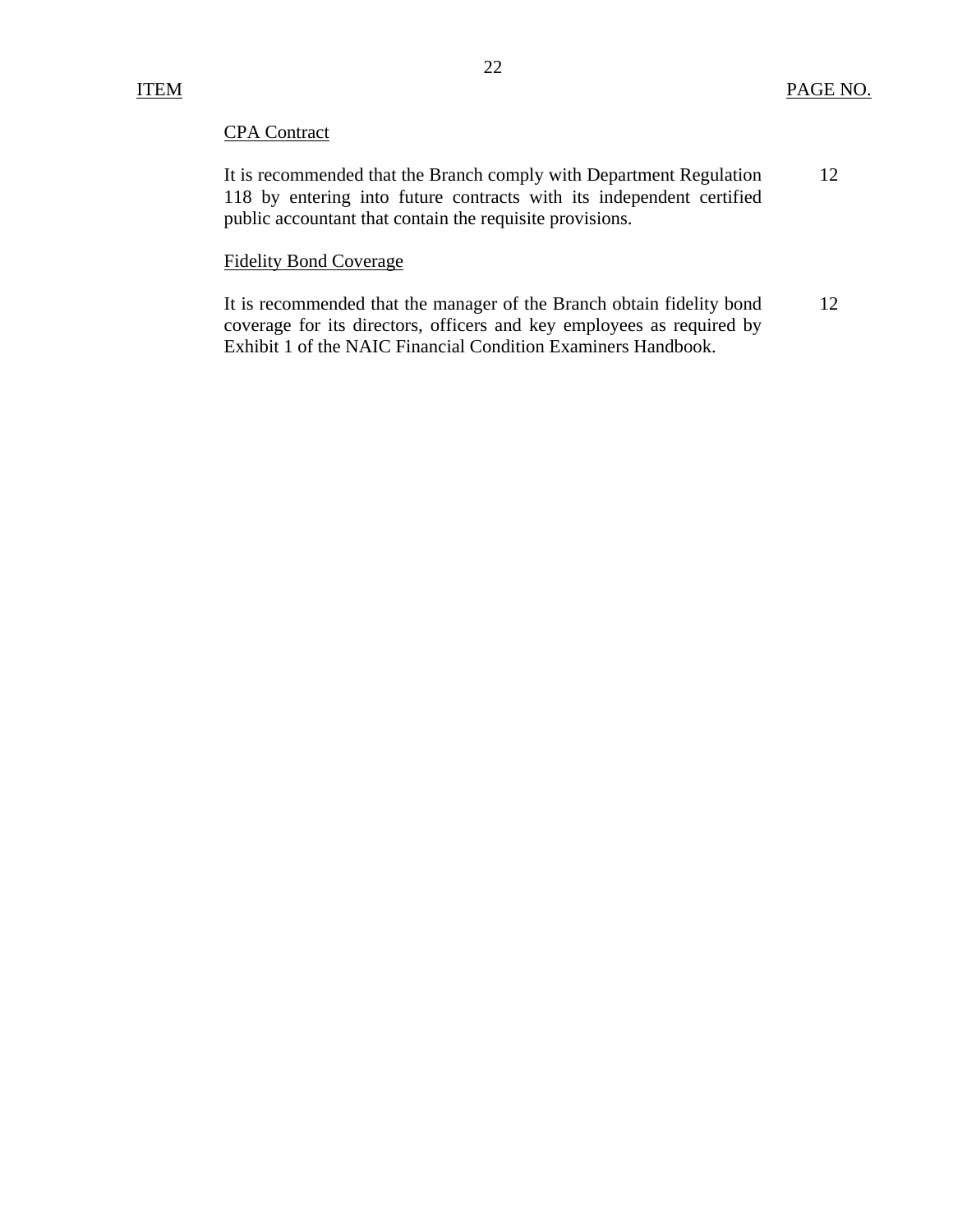Respectfully submitted,

 $/S/$  Joseph Revers, CFE Senior Insurance Examiner  $\sqrt{S}$ 

## STATE OF NEW YORK ) )SS:  $\mathcal{L}$ COUNTY OF NEW YORK )

JOSEPH REVERS, being duly sworn, deposes and says that the foregoing report, subscribed by him, is true to the best of his knowledge and belief.

 $\overline{\phantom{a}}$  $\frac{1}{\sqrt{S}}$ Joseph Revers, CFE

Subscribed and sworn to before me

this  $\qquad \qquad \text{day of} \qquad \qquad .2008.$